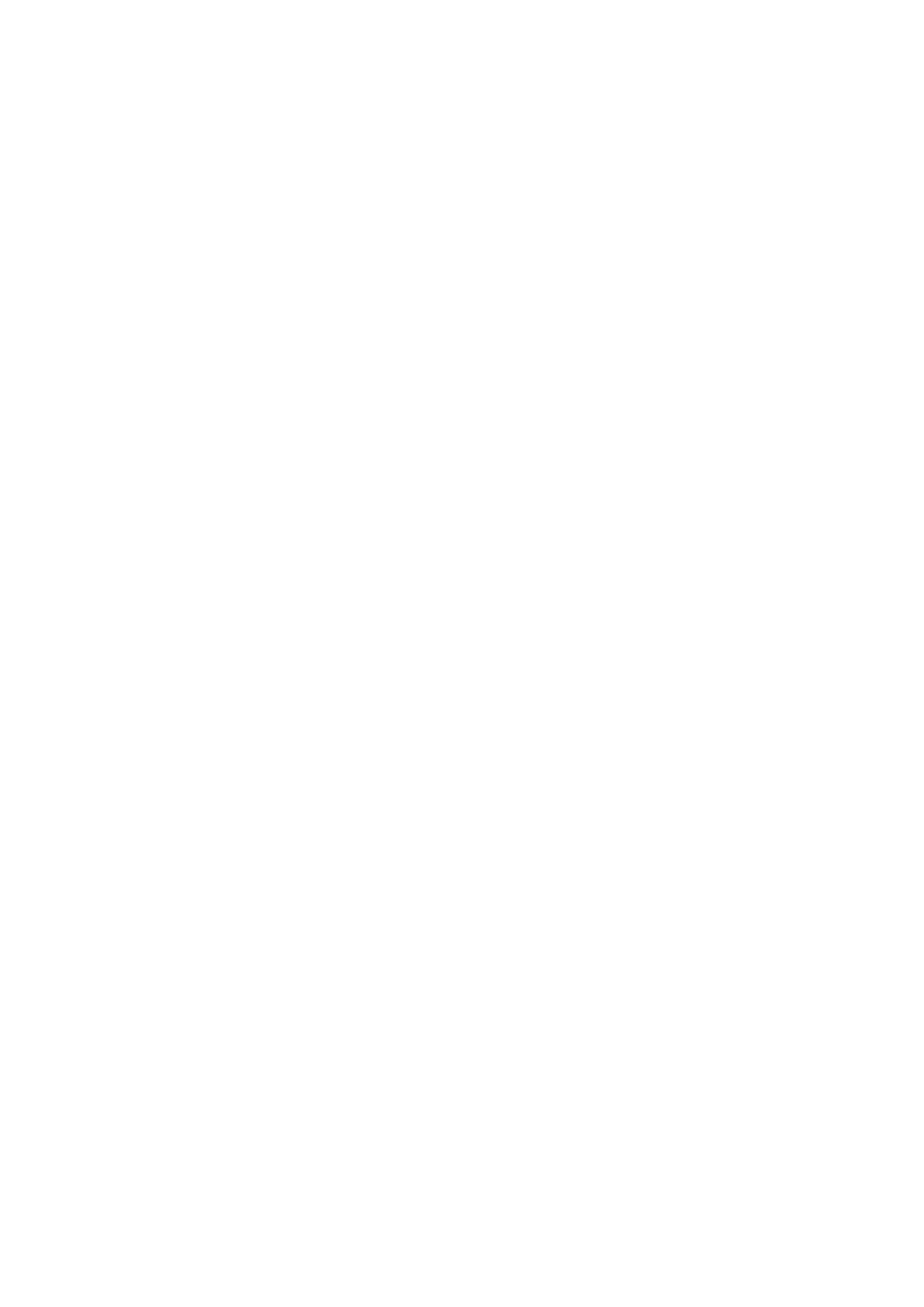

# Scotland Excel Annual Financial Statements 2015/16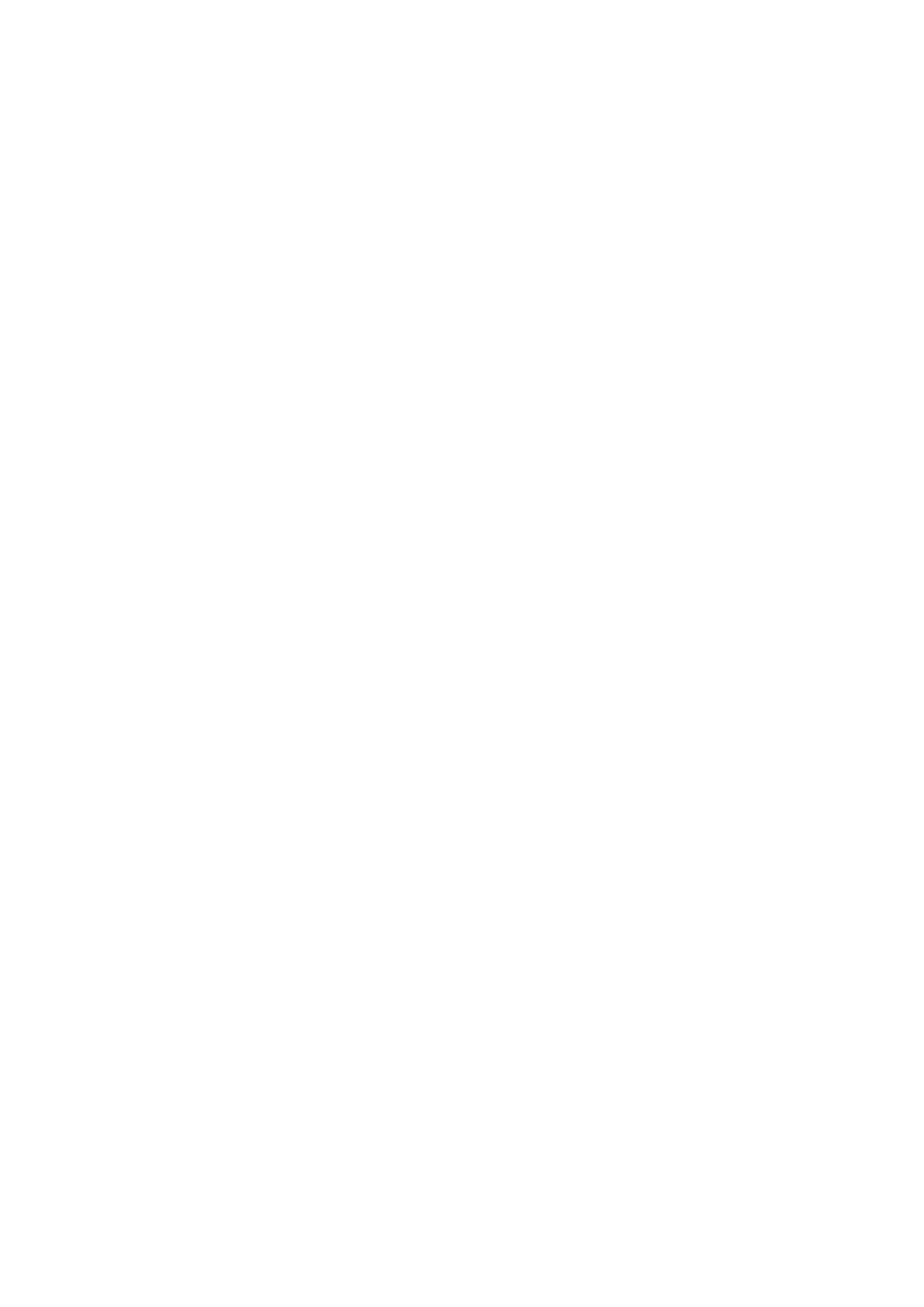# **CONTENTS**

| <b>Management Commentary</b>                                                                                                      | 3  |
|-----------------------------------------------------------------------------------------------------------------------------------|----|
| Statement of Responsibilities for the Annual Accounts                                                                             | 8  |
| Governance Statement                                                                                                              | 9  |
| <b>Remuneration Report</b>                                                                                                        | 12 |
| Independent Auditor's Report                                                                                                      | 15 |
| Movement in Reserves Statement for the year ended 31 March 2016                                                                   | 16 |
| Comprehensive Income and Expenditure Statement for the year ended 31 March 2016                                                   | 17 |
| Balance Sheet as at 31 March 2016                                                                                                 | 18 |
| Cash flow Statement for the year ended 31 March 2016                                                                              | 19 |
| Note 1 Summary of Significant Accounting Policies                                                                                 | 20 |
| Note 2 Accounting Standards Issued not Adopted                                                                                    | 24 |
| Note 3 Critical Judgements in Applying Accounting Policies                                                                        | 24 |
| Note 4 Assumptions made about the future                                                                                          | 24 |
| Note 5 Events after the balance sheet date                                                                                        | 25 |
| Note 6 Details of Movement in Reserves                                                                                            | 25 |
| Note 7 Reconciliation of the Balance on the Comprehensive Income & Expenditure Statement to<br>the Movement in Reserves Statement | 26 |
| Note 8 Financing & Investment Income                                                                                              | 27 |
| Note 9 Operating Leases                                                                                                           | 27 |
| Note 10 Debtors                                                                                                                   | 27 |
| Note 11 Creditors                                                                                                                 | 27 |
| Note 12 Transfer to Creditors                                                                                                     | 28 |
| Note 13 Related Parties                                                                                                           | 28 |
| Note 14 External Audit Costs                                                                                                      | 29 |
| Note 15 Retirement Benefits                                                                                                       | 30 |
| Note 16 Contingent Liabilities and Assets                                                                                         | 33 |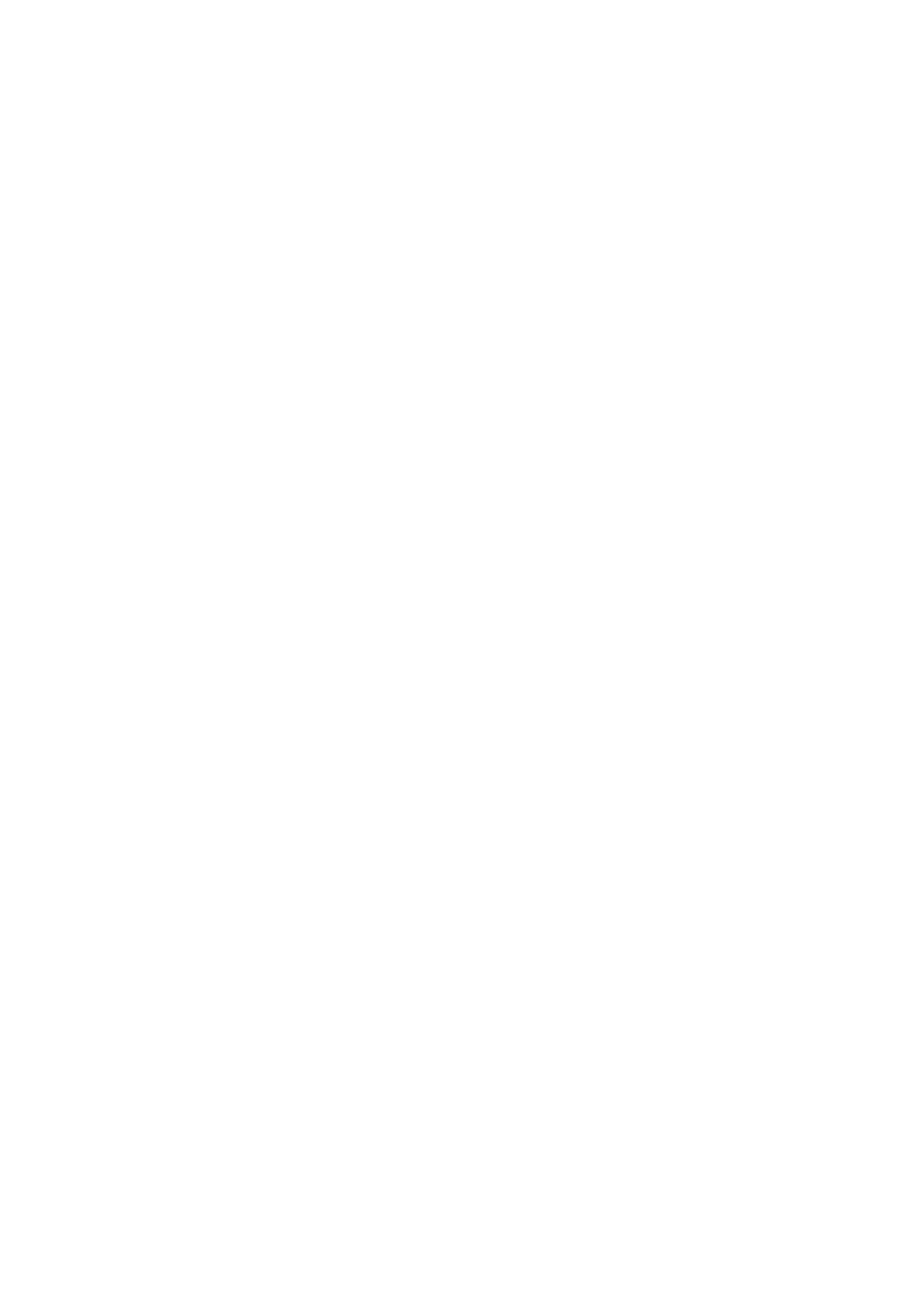# **Management Commentary**

# **Introduction**

Scotland Excel is the Centre of Procurement Expertise for the local government sector. Established in 2008, we are a leading non-profit shared service funded by Scotland's 32 local authorities.

At Scotland Excel we are leaders of change. Over the past seven years, we have helped to raise the profile of procurement in local authorities by championing its potential to shape markets, support policy priorities and, ultimately, ensure the sustainable delivery of the services that every community needs.

Our services are designed to help councils meet the twin challenges of reducing budgets at a time of growing demand. Shared procurement services increase efficiency and ensure money is saved to protect front line services. By working together through Scotland Excel, councils can realise a host of social, economic and environmental benefits from their procurement spend.

Our c. £700m contract portfolio supports the delivery of social care, construction, roads, transport, environment, corporate, education and ICT services. Our contracts achieve annual savings of c. £17m, and encourage innovation, facilitate policy, support local economies and generate social value for communities.

Scotland Excel offers award-winning training and provides assessment, consultancy and improvement services to help councils transform their procurement capability. We represent the sector at a national level on all matters relating to public procurement, and provide support for national sector initiatives.

#### **Structure**

Scotland Excel is governed by three groups of stakeholders from our member organisations:

The Joint Committee is made up of one or more Elected Members (Councillors) from each of Scotland's local authorities. It meets twice a year and is responsible for the strategic direction of the organisation and for approving the annual budget and business plan.

The Executive Sub-Committee is a sub-group of Elected Members from the Joint Committee who meet regularly to approve contract awards and other business decisions.

The Chief Executive Officers' Management Group consists of six local authority Chief Executives responsible for monitoring Scotland Excel's performance against its business plan and objectives.

#### **Strategic Aims**

Scotland Excel has established a 3 year Strategy and Operating Plan that states the goals, value, vision and mission that the organisation will work to.

#### **Goal 1: Supporting the delivery of better and more effective public services**

Deliver a range of collaborative procurement and supplier development services which support customers at a strategic and operational level

Deliver a range of shared services which support customers in the development of their professional, organisational and commercial capability

Deliver a range of new shared services which support the effectiveness and efficiency of customer operations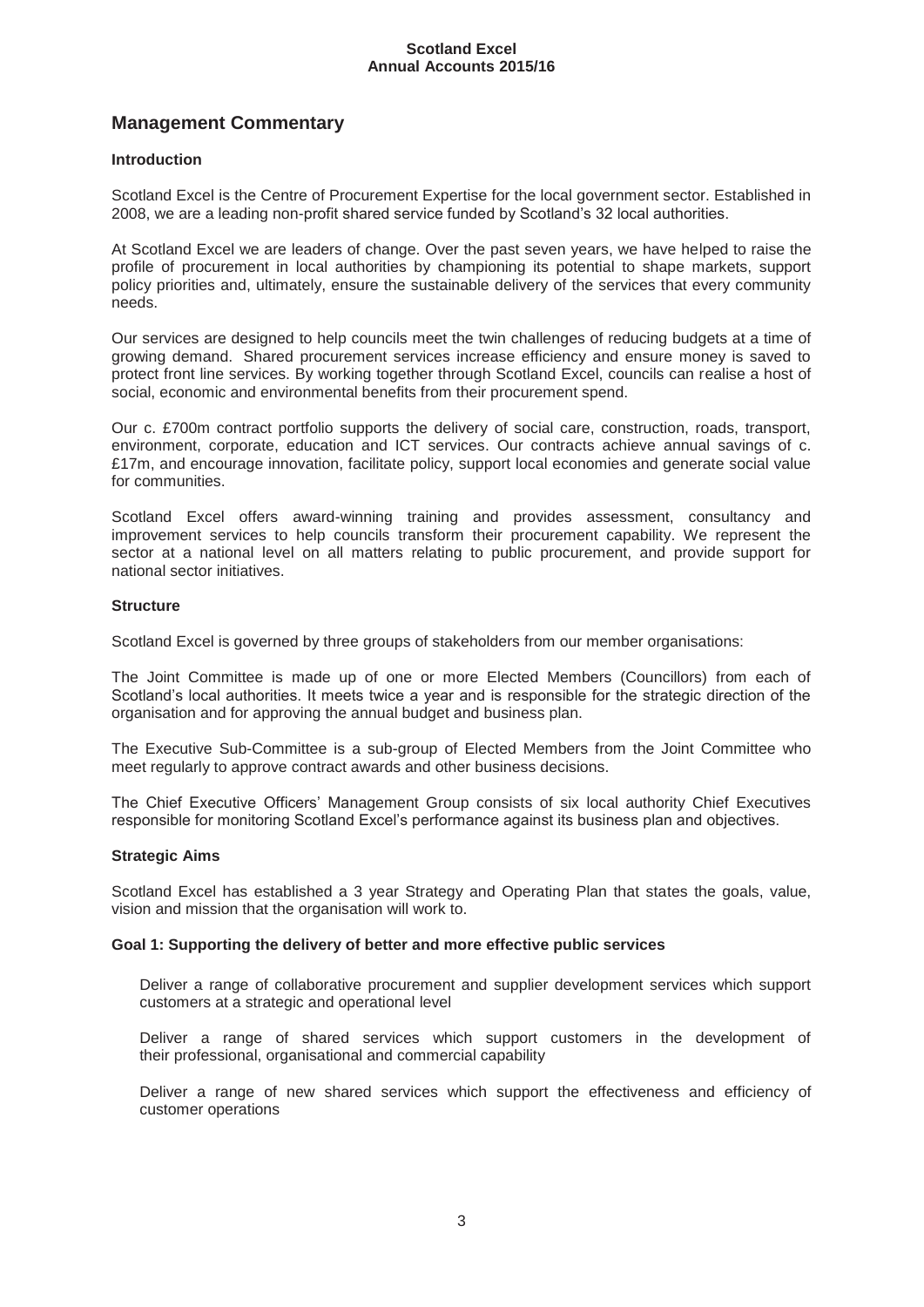#### **Goal 2: Being sustainable in everything we do**

Work with stakeholders to develop procurement strategies which support the delivery of national and local policy priorities

Deliver positive and measurable social, economic and environmental impact to local communities

Lead and support customers in the development and implementation of best practice in sustainable procurement

#### **Goal 3: Placing customers at the heart of our business**

Work with customers to develop and implement bespoke plans for maximising the value of our services

Develop robust communications strategies which support customer engagement and position Scotland Excel and its customers as leaders in public procurement /shared services

Represent the views and needs of customers in the wider stakeholder environment

#### **Goal 4: Becoming the partner of choice for delivering shared services**

Implement organisational development policies which support a highly skilled, motivated and engaged workforce

Implement best practice processes and technology which support the efficient and effective delivery of services to customers

Implement robust strategies, governance, risk management and funding models which demonstrate a measurable return on investment to customers and secure Scotland Excel's future

#### **Values**

The following principles, which were developed by staff from across the organisation, guide our approach to our work.

**Professional:** We establish goals and objectives to achieve excellence and demonstrate leadership in everything we do.

**Courageous:** We listen with an open mind and respond honestly and constructively.

**Respectful:** We achieve the best possible outcomes through our determination, resilience and innovation.

**Integrity:** We are transparent and fair in all our actions securing trust and building confidence.

#### **Vision**

To be the shared service partner of choice for the Local Government sector.

#### **Mission**

To deliver effective and customer-orientated shared services which support collaborative, innovative and sustainable public services, add measurable value for our customers, and bring tangible benefits for local communities and service users.

A copy of the current three year business plan can be found at the address below.

http://www.scotland-excel.org.uk/home/AboutUs/StrategyAndGovernance/Vision.aspx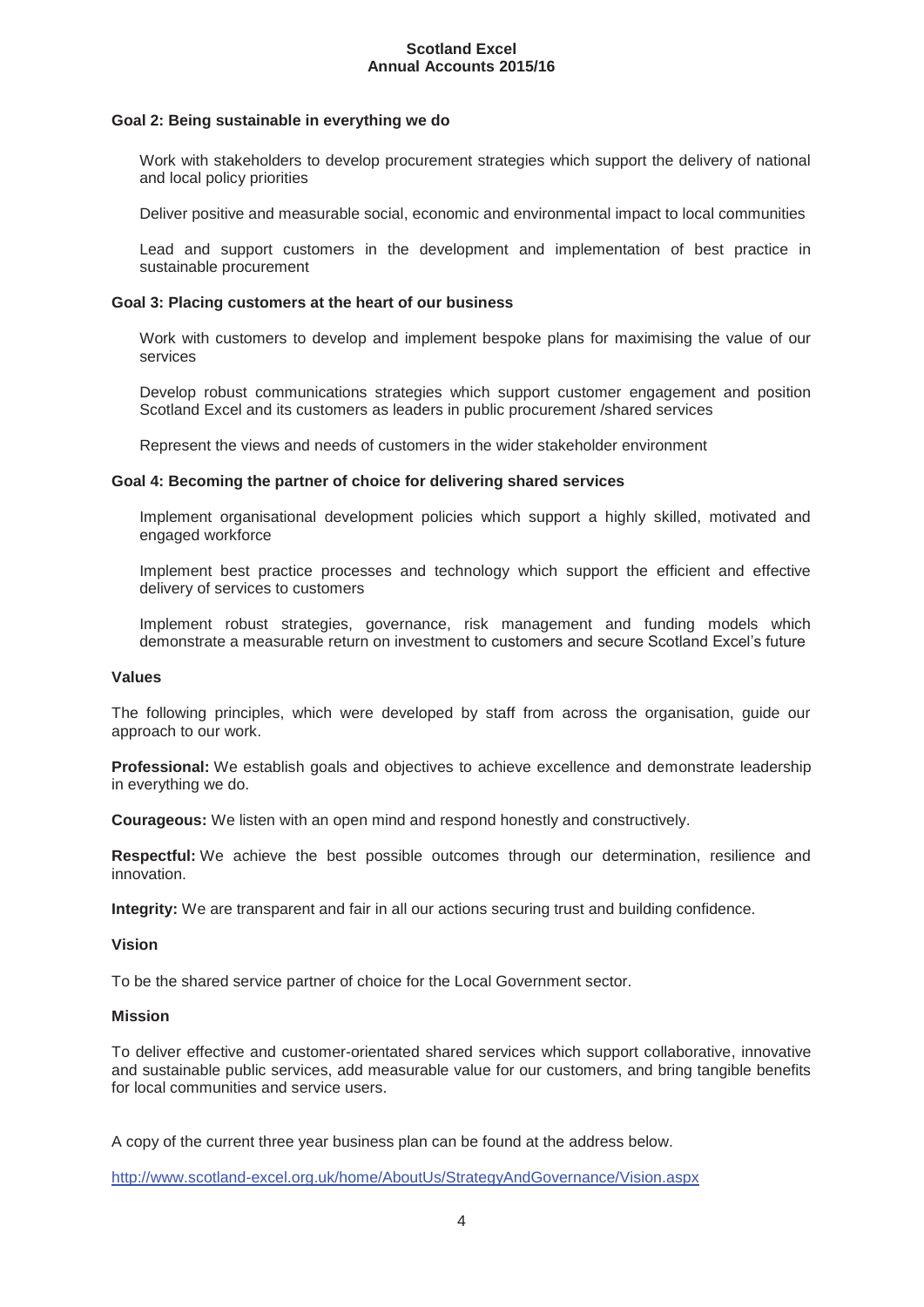# **Financial Performance**

## **Revenue**

The Comprehensive Income and Expenditure Account on page 18 summarises the total costs of providing services and the income available to fund those services.

Excluding accounting adjustments relating to pensions and short term accumulating absences, the Joint Committee has returned a deficit of £250,631 for the financial year 2015/16, compared to a budgeted deficit of £505,500; returning an underspend of £254,869. In line with the agreed business plan, the deficit incurred was funded from reserves.

The difference between the employee costs in the figure below and the figure reported in the Comprehensive Income and Expenditure report is due to accounting adjustments for pension costs (£200,000) and accrued employee benefits, £2,750.

The difference between other income in the figure below and the figure reported in the Comprehensive Income and Expenditure report is due to accounting adjustments for pension interest costs (£114,000).

|                              | <b>Budget</b> | Actual        | Variance  |
|------------------------------|---------------|---------------|-----------|
|                              | £             | £             | £         |
| <b>Employee Costs</b>        | 2,762,803     | 2,810,156     | (47, 353) |
| <b>Property Costs</b>        | 176,500       | 178,250       | (1,750)   |
| <b>Supplies and Services</b> | 169,900       | 139,516       | 30,384    |
| Contractors & Others         | 265,000       | 113,796       | 151,204   |
| <b>Administrative Costs</b>  | 323,514       | 340,661       | (17, 147) |
| Payments to Other Bodies     | 22,000        | 68,264        | (46, 264) |
| <b>Total Expenditure</b>     | 3,719,717     | 3,650,643     | 69,074    |
| Requisition Income           | (3, 184, 217) | (3, 184, 217) |           |
| Other Income                 | (30,000)      | (215,795)     | 185,795   |
| <b>Total Income</b>          | (3,214,217)   | (3,400,012)   | 185,795   |
| (Surplus)/Deficit for Year   | 505,500       | 250,631       | 254,869   |

The overspend in Employee Costs is primarily related to costs associated with the delivery of the National Care Home Contract and is fully offset by additional income.

Scotland Excel initiated a project to investigate ICT development opportunities to deliver both efficiencies and improvements in its ICT infrastructure. It was anticipated that this project would be completed by the end of the financial year but the project will now be completed in 2016/17. This has resulted in the underspend in Supplies and Services

The underspend in Contractors is due to a reduction in the use of consultants to assist Scotland Excel develop tenders for future contracts. As part of the long term aim of achieving a sustainable budget, in line with member's requirements and expectations, Scotland Excel is reducing the requirement for external consultants over employed staff members.

The overspend in Administrative Costs is a result of the costs associated with the Scotland Excel Supplier Awards and the Annual Event.

As part of its planned activities, Scotland Excel delivers a range of training courses which are recharged back to delegates. This results in the reported overspend within Payments to Other Bodies, which is offset by an over recovery of income against budget.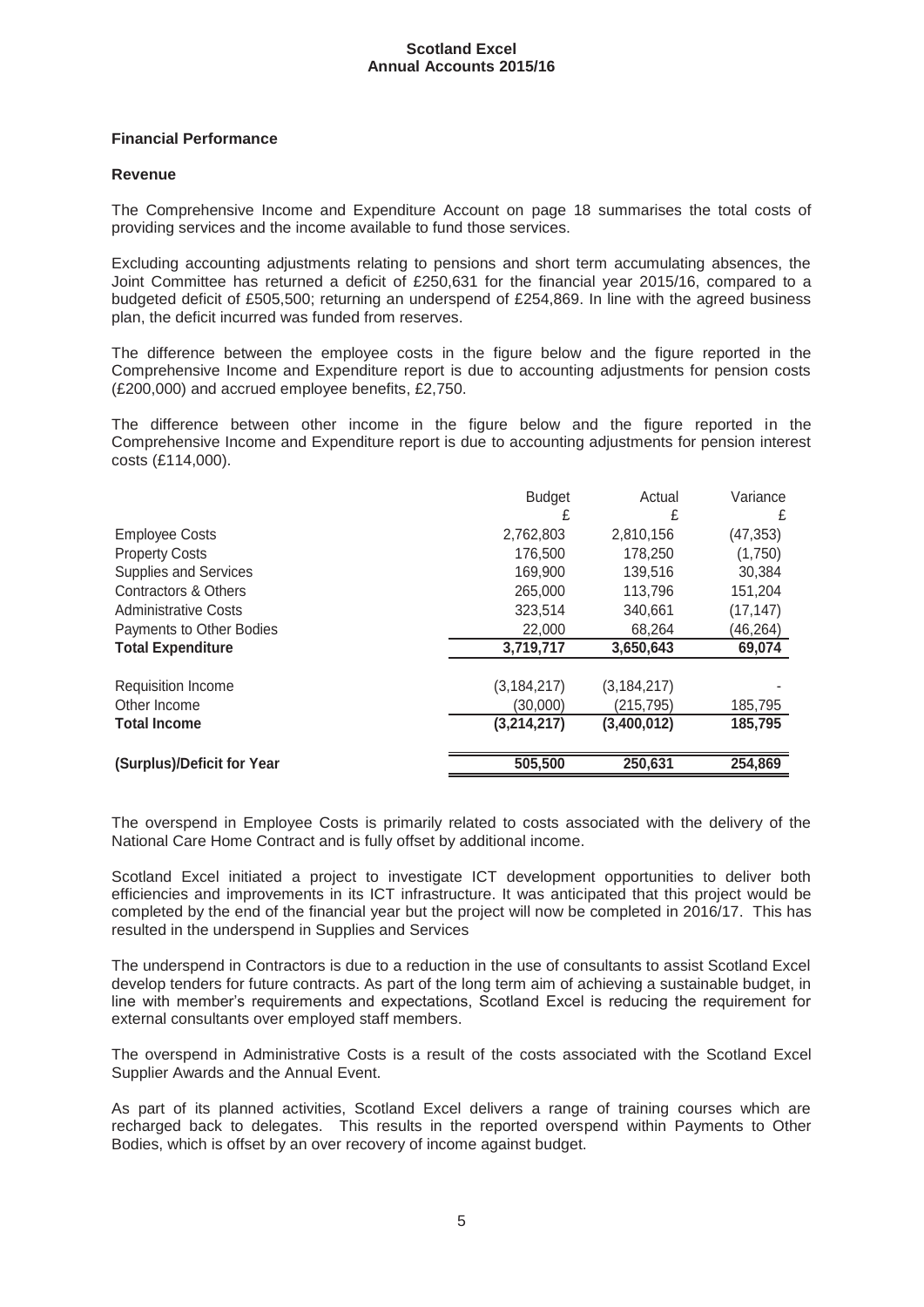The over recovery of Other Income relates to the Training Costs discussed above. In addition, income in relation to the National Care Home Contract, covering the period September 2015 to March 2016, has been received. This initiative was planned and agreed with member's during 2015/16.

## **Capital and Reserves**

The Joint Committee does not have the legal powers necessary to hold assets and as such the organisation has no capital spend. Cash balances held by the Joint Committee are matched by creditor balances. The largest creditor balance relates to the revenue reserve balance of £482,936.

The balance on revenue reserves is made up as follows:

| <b>Balance at 31 March 2016</b>          | £482.936 |
|------------------------------------------|----------|
| National Care Home Ring-fenced Reserve * | £17.525  |
| General Revenue Reserve                  | £465.411 |

\* The ring-fenced reserve in relation to the National Care Home contract has resulted from underspends specifically related to this contract and is distributable to those Authorities participating in the contract.

# **Provisions, Contingencies and Write-offs**

The Joint Committee is not aware of any eventualities which may have a material effect on the financial position and has made no provisions for such eventualities.

In general, any contingent liabilities known to the Joint Committee are covered by insurance arrangements.

There were no debt write-offs during the year.

#### **Net Pension Position**

The disclosure requirements for pension benefits under IAS19 are detailed at Note 15. The appointed actuaries have confirmed a net deficit position of £2.195 million, an improvement of £1.265 million in their assessment of the position of the pension fund. The net deficit position of the pension reserve impacts on the net asset position of Scotland Excel as a whole, however the funding of these future liabilities will be met from future requisitions from members and as such the going concern assumption is valid.

The appointed actuaries remain of the view that the asset holdings of the Strathclyde Pension Fund and the contributions from employees and employers together with planned increases in employers' contributions provide sufficient security and income to meet future pension liabilities.

#### **Service changes and Future Developments**

The overall strategic aim of Scotland Excel is to deliver best value for local authorities through the development and management of collaborative contracts; and to stimulate, facilitate and deliver advanced procurement across local government. Given the financial challenges facing local authorities and the wider public sector however, it is important that Scotland Excel reflects council priorities and ensures the organisation supports and complements the drive for efficiencies and cost reduction**.**

# **Events after the Balance Sheet Date**

Events from the Balance Sheet Date until the Date of Signing the Accounts have been taken into consideration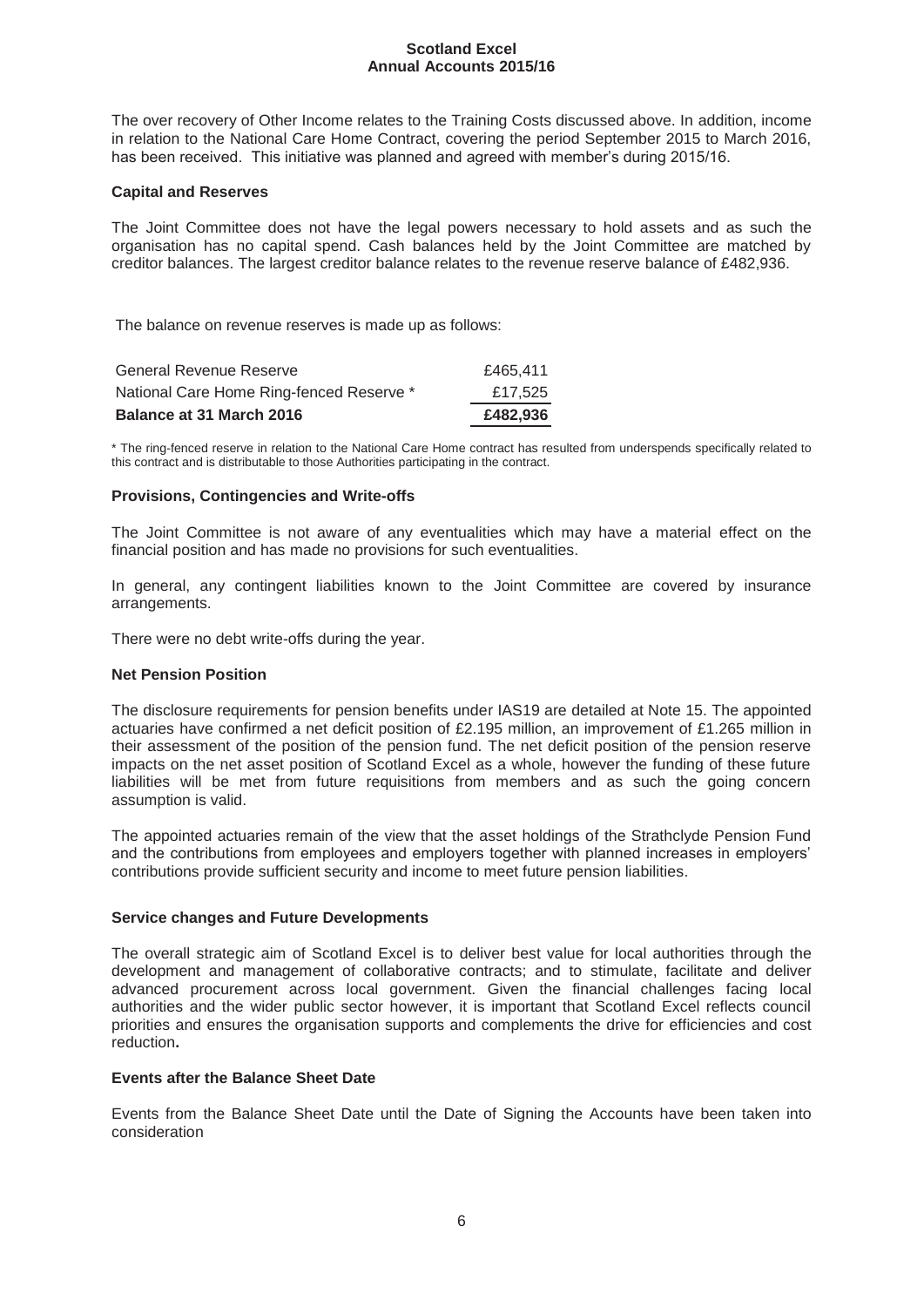## **Impact of Economic Climate**

It is recognised that over the medium term Local Government in Scotland is potentially facing a contraction in available resources relating predominantly to the provision of revenue grant from the Scottish Government and that this will have a consequential impact on the level of requisition funding available to Scotland Excel. The 2016/17 revenue estimates were developed to ensure that core operations were fully funded from requisition income on a flat cash basis, with any increase being related to the costs of transitioning Procurement Improvement Program activities, which were previously funded from reserves, into the core service provision.

# **Conclusion**

We would wish to take this opportunity to acknowledge the team effort required to produce the accounts and to record our thanks to all the staff involved for their continued hard work and support. Further information on the Annual Accounts can be obtained from Scotland Excel, Renfrewshire House, Cotton Street, Paisley, PA1 1AR; or by telephone on 0300 300 1200.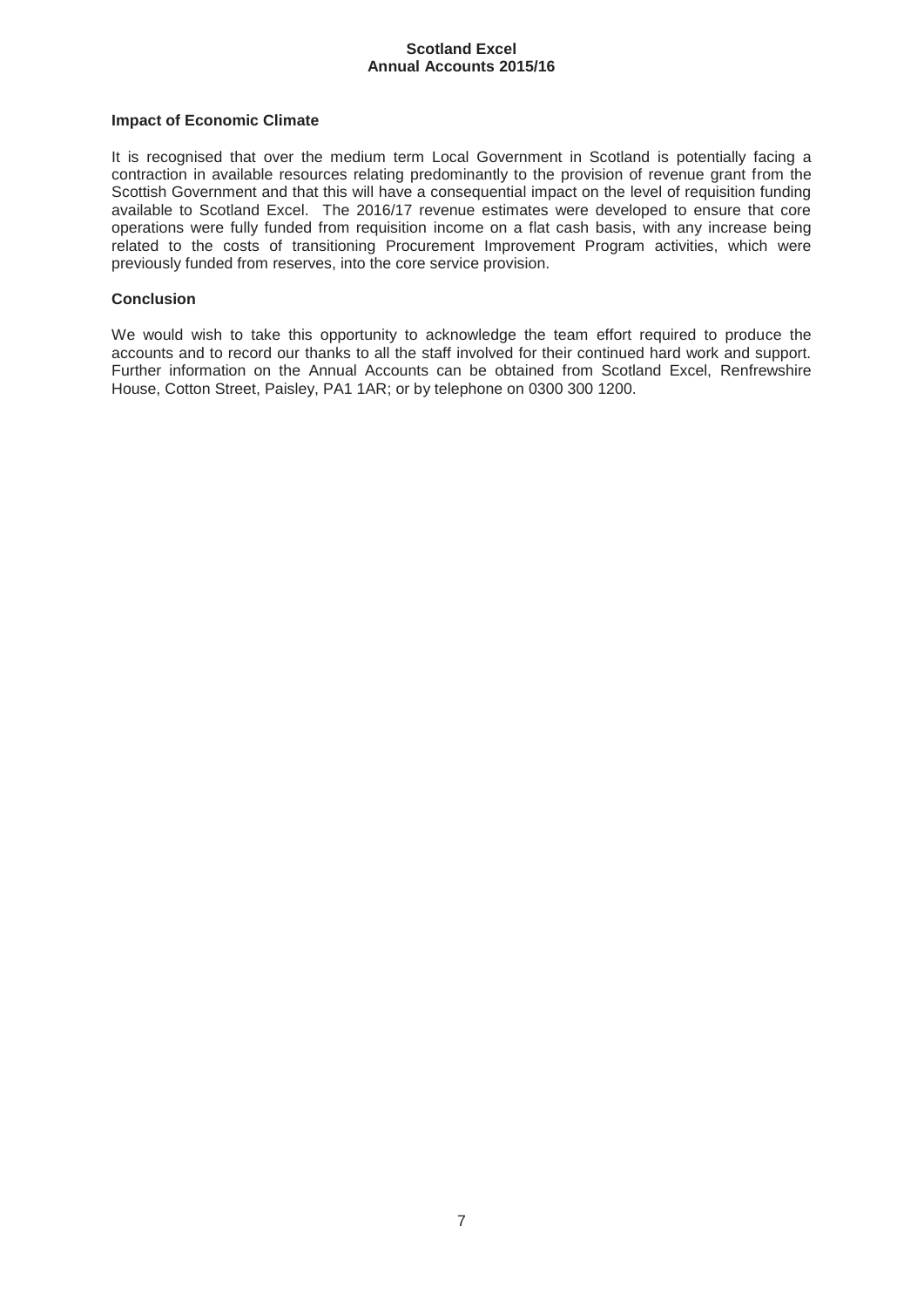# **Statement of Responsibilities for the Annual Accounts**

# **The Joint Committee's Responsibilities**

The Joint Committee is required:

- 0 to make arrangements for the proper administration of its financial affairs and to secure that the proper officer of the Joint Committee has the responsibility for the administration of those affairs. (section 95 of the Local Government (Scotland) Act 1973). The Director of Finance and Resources at Renfrewshire Council is the designated Officer and operates as the Treasurer for Scotland Excel;
- 0 to manage its affairs to secure economic, efficient and effective use of resources and safeguard its assets;
- 0 Ensure the Annual Accounts are prepared in accordance with legislation (The Local Authority Accounts (Scotland) Regulations 2014), and so far as is compatible with that legislation, in accordance with proper accounting practices (section 12 of the Local Government in Scotland Act 2003);
- 0 Approve the Annual Accounts for signature.

# **The Treasurer's Responsibilities**

The Treasurer is responsible for the preparation of the Joint Committee's Annual Accounts in accordance with the Code of Practice on Local Authority Accounting in the United Kingdom ('the Code').

In preparing this statement of accounts, the Treasurer has:

- 0 Selected suitable accounting policies and then applied them consistently;
- $\bullet$ Made judgements and estimates which were reasonable and prudent;
- 0 Complied with legislation;
- 0 Complied with the local authority Accounting Code (in so far as it is compatible with legislation);
- 0 Kept proper accounting records which were up to date;
- 0 Taken reasonable steps for the prevention and detection of fraud and other irregularities.

I certify that the financial statements give a true and fair view of the financial position of the Joint Committee at the reporting date and the transactions of the Joint Committee for the year ended 31 March 2016.

**Alan Russell CPFA**  Treasurer 10 June 2016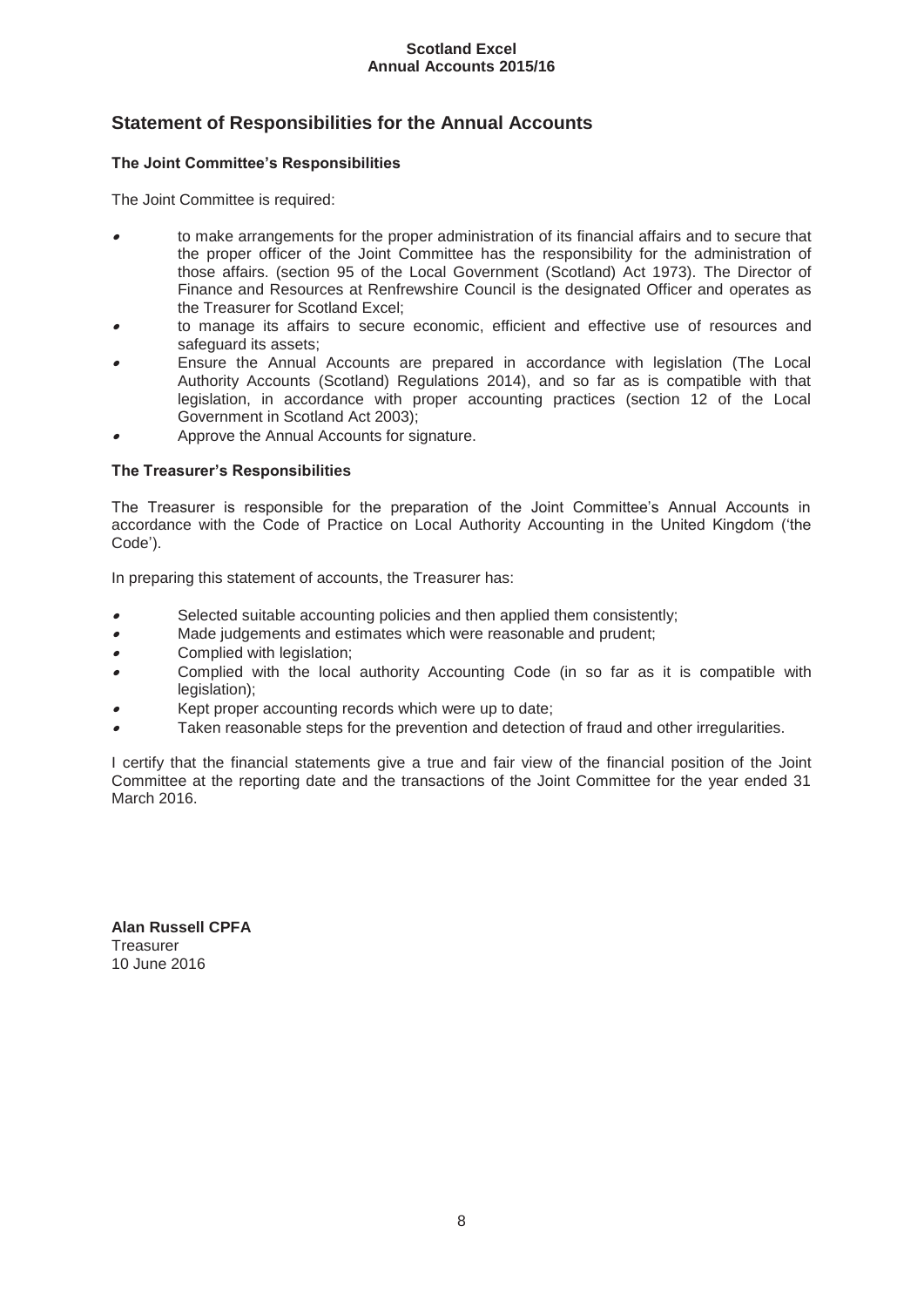# **Governance Statement**

# **Scope of Responsibility**

Scotland Excel's Joint Committee is responsible for ensuring that its business is conducted in accordance with the law and proper standards, and that public money is safeguarded, properly accounted for, and used economically, efficiently and effectively. The Joint Committee also has a statutory duty to make arrangements to secure best value under the Local Government in Scotland Act 2003. In discharging this overall responsibility, the Joint Committee's elected members and senior officers are responsible for putting in place proper arrangements for its affairs and facilitating the effective exercise of its functions, which includes arrangements for the management of risk.

# **The Joint Committee's Governance Framework**

The governance framework comprises the systems and processes, and culture and values, by which the Joint Committee is directed and controlled. It also describes the way it engages with, and accounts to its stakeholders.

The Joint Committee has also put in place a system of internal control designed to manage risk to a reasonable level. Internal control cannot eliminate all risk of failure to achieve policies, aims and objectives and can therefore only provide reasonable and not absolute assurance of effectiveness. The system of internal control is based on an ongoing process designed to identify and prioritise the risks to the achievement of the Joint Committee's policies aims and objectives, to evaluate the likelihood of those risks being realised and the impact should they be realised, and to manage them efficiently, effectively and economically.

The main features of our governance arrangements are summarised below:

- x Clearly defined Procedural Standing Orders, Scheme of Delegation, Financial Regulations and Standing Orders Relating to Contracts,
- Comprehensive business planning arrangements, setting key targets and action plans designed to achieve our corporate objectives,
- Application of the Chartered Institute of Purchasing and Supply, Code of Professional Ethics,
- Regular performance reporting to the Executive Sub Committee and public performance reporting through the Annual Report,
- A range of policies to regulate employee related matters, including the employee code of conduct, and disciplinary procedures,
- Arrangements to manage risk, including the risk management strategy and Corporate Risk Register and business continuity plans,
- Clear customer complaints procedures.
- Comprehensive policies and procedures for information security,
- An anti-fraud and corruption strategy and arrangements supported by a range of policies and guidelines.

Within the overall control arrangements the system of internal financial control is intended to ensure that assets are safeguarded, transactions are authorised and properly recorded and material errors are detected and corrected. The system is based on a framework of management information, financial regulations, administrative procedures (including segregation of duties), management and supervision, and a system of delegation and accountability. The system includes:

- Financial management is supported by comprehensive financial regulations and codes,
- Comprehensive budgeting systems, and detailed guidance for budget holders,
- Regular reviews of periodic and annual financial reports which indicate financial performance against the forecasts,
- Setting targets to measure financial and other performance,
- The preparation of regular financial reports that indicate actual expenditure against the forecasts,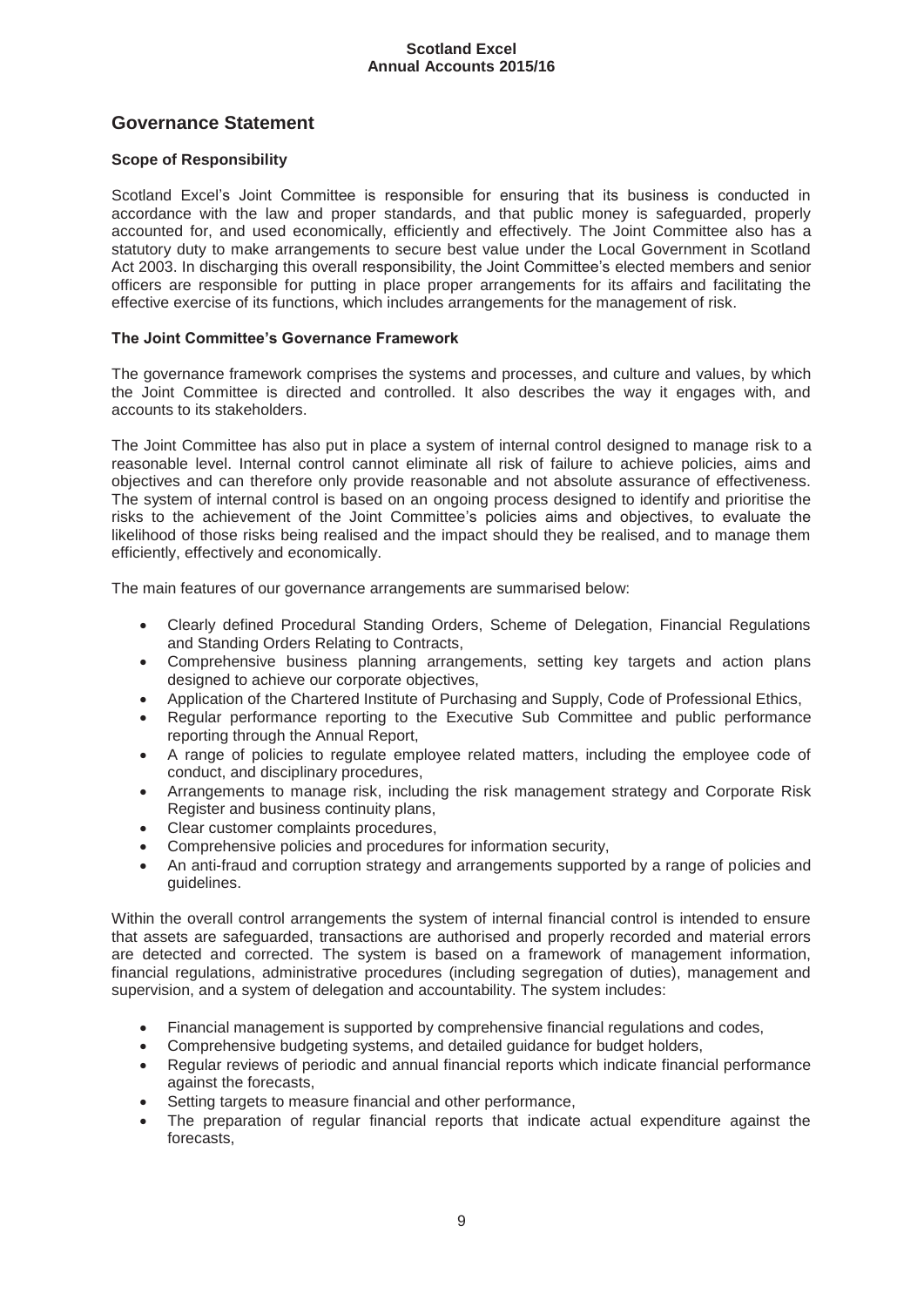With Renfrewshire Council being the lead authority, all financial transactions of the Joint Committee are processed through the financial systems of the Council and are subject to the same controls and scrutiny as those of as those of Renfrewshire Council. This includes regular reviews by the Chief Auditor of Renfrewshire Council.

# **Review of Effectiveness**

Members and officers of the Joint Committee are committed to the concept of sound governance and the effective delivery of services and take into account comments made by internal and external auditors.

The effectiveness of the governance framework is reviewed annually by the Director, including the use of a self-assessment tool involving completion of a 30 point checklist covering four key areas of governance.

- Service Planning and Performance Management
- Internal Control Environment
- Budgeting, Accounting and Financial Control
- Risk Management and Business Continuity

This self-assessment indicated that the governance framework is being complied with in all material respects.

The Joint Committee's internal audit service operates in accordance with the Public Sector Internal Audit Standards. Internal Audit undertakes an annual programme following an assessment of risk completed during the strategic audit planning process. The Chief Auditor provides an annual report to the Joint Committee and an independent opinion on the adequacy and effectiveness of the system of internal control. The Chief Auditor's annual assurance statement concluded that a satisfactory level of assurance can be placed upon the adequacy and effectiveness of the Joint Committee's internal control systems.

# **Statement on the Role of the Chief Financial Officer**

CIPFA published this statement in 2010 and under the Code, the Joint Committee is required to state whether it complies with the statement, and if not, to explain how their governance arrangements deliver the same impact. The full statement is:

The Chief Financial Officer in a public service organisation:

- is a key member of the Leadership Team, helping it to develop and implement strategy and to resource and deliver the authority's strategic objectives sustainably and in the public interest;
- must be actively involved in, and able to bring influence to bear on, all material business decisions to ensure immediate and longer term implications, opportunities and risks are fully considered, and alignment with the authority's financial strategy; and
- must lead the promotion and delivery by the whole authority of good financial management so that public money is safeguarded at all times and used appropriately, economically, efficiently and effectively.

To deliver these responsibilities the Chief Financial Officer:

- must lead and direct a finance function that is resourced to be fit for purpose; and
- must be professionally qualified and suitably experienced.

The Joint Committee complies with the principles set out in CIPFA's Role of the Chief Financial Officer.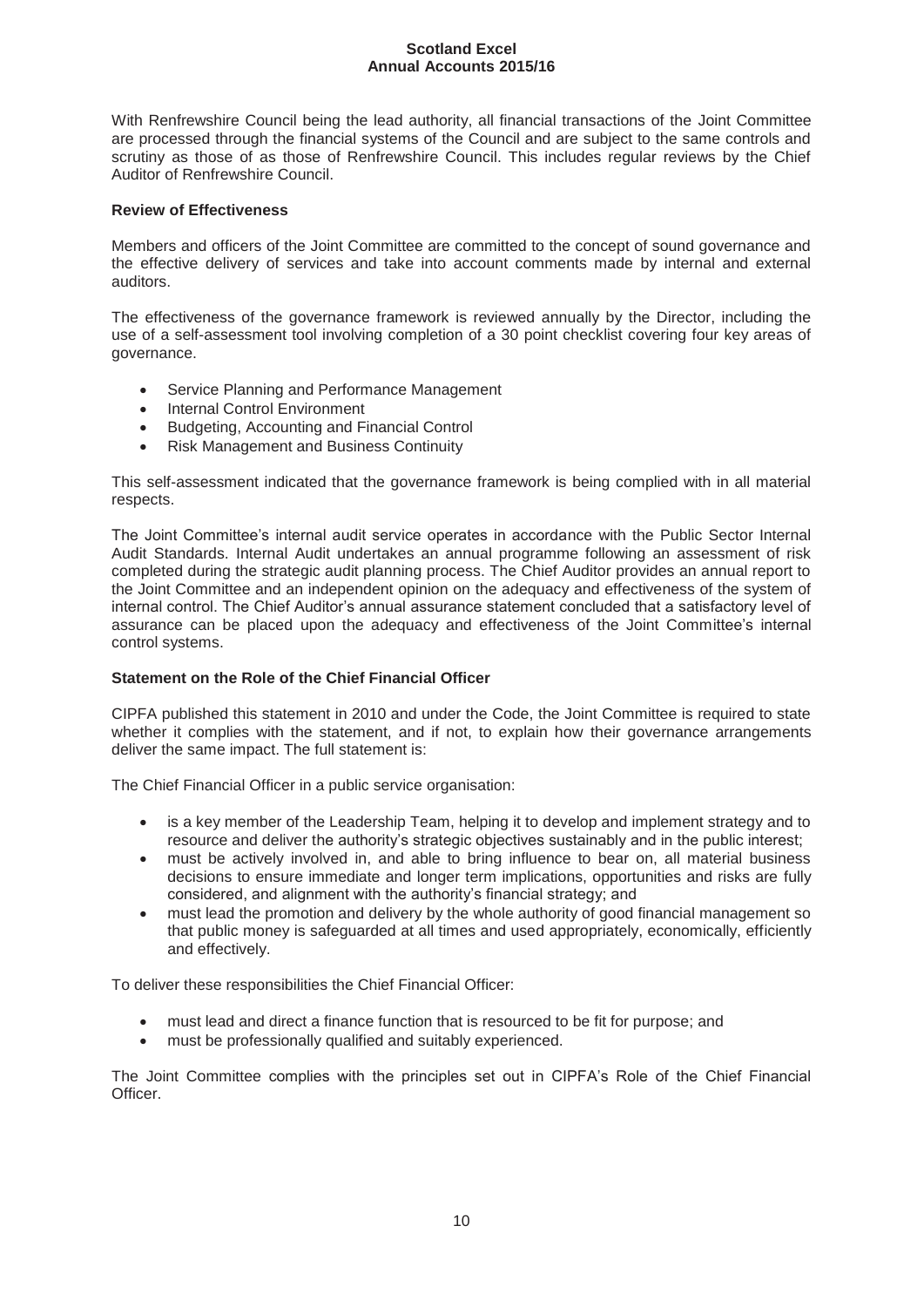# **Continuous Improvement**

The annual review of corporate governance arrangements and their effectiveness has identified the following areas for improvement to be progressed during 2016/17.

Scotland Excel will, through the Senior Management Team and the Executive Sub Committee, carry out a review of the management and reporting of risk in the organisation. The resultant risk register will reflect the new business and operating plans for the organisation and new areas of contract development as appropriate.

# **Assurance**

In conclusion, it is our opinion that the annual review of governance together with the work of internal and external auditors and certification of assurance from the Director provide sufficient evidence that the principles of good governance operated effectively and the Joint Committee complies with its governance arrangements in all material respects. Systems are in place to continually review and improve the governance and internal control environment. Future actions will be taken as necessary to maintain and further enhance the Joint Committee's governance arrangements.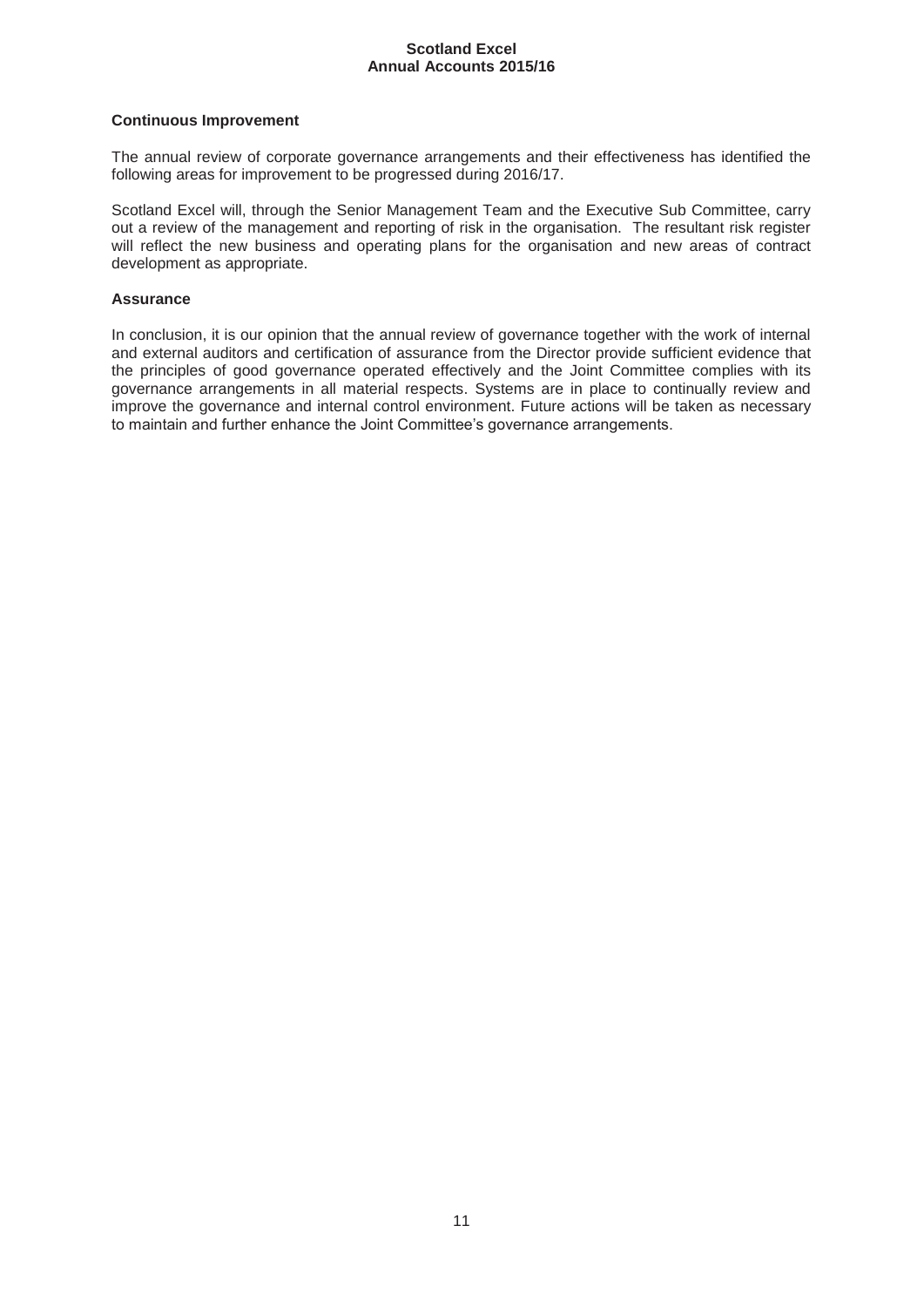# **Remuneration report**

All information disclosed in sections two to five in this Remuneration Report will be audited by the council's appointed auditor, Audit Scotland. The other sections of the Remuneration Report will be reviewed by Audit Scotland to ensure that they are consistent with the financial statements.

# **1. Remuneration policy for elected members**

The Joint Committee makes no remuneration payment to any elected member, nor does it pay any expenses, fees or allowances to elected members. Further, no recharges have been made by member authorities in relation to elected member remuneration.

# **2. Remuneration policy for senior employees**

From 1 September 2014, the date of the appointment of the new Director, the Director's salary was revised to match the Renfrewshire Council Chief Officer pay scale CO21.

| 2014/15      |                      | <b>Senior Employees</b>                                          | 2015/16                                  |                                                                   |              |
|--------------|----------------------|------------------------------------------------------------------|------------------------------------------|-------------------------------------------------------------------|--------------|
| <b>Total</b> | <b>Name</b>          | <b>Post Held</b>                                                 | Salary, fees<br>and<br>allowances<br>(i) | <b>Expenses</b><br>allowance<br>chargeable to<br>UK income<br>tax | <b>Total</b> |
| £            |                      |                                                                  | £                                        | £                                                                 | £            |
| 54,253       | Julie Welsh          | Director (from 01/09/14)                                         | 96,589                                   |                                                                   | 96,589       |
| 73.459       | Hugh Carr            | <b>Head of Strategic</b><br>Procurement                          | 74,765                                   |                                                                   | 74,765       |
|              | Stephen<br>Brannigan | Head of Customer &<br><b>Business Services (from</b><br>25/05/15 | 61,178                                   |                                                                   | 61,178       |
| 127,712      | <b>Total</b>         |                                                                  | 232,532                                  |                                                                   | 232,532      |

(i) includes any other payments made to or receivable by the person in connection with the termination of their employment, or, in the case of a councillor, the total of any payment made to that person in connection with their ceasing to hold office before the end of a fixed term appointment;

The above tables show the relevant amounts, before tax and other deductions, due to, or receivable by, each of the persons named for the year to 31 March 2016, whether or not those amounts were actually paid to, or received by, those persons within that period.

# **3. Pension rights**

Pension benefits for Joint Committee employees are provided through the Local Government Pension Scheme (LGPS).

From 1st April 2015 benefits are based on career average pay. Pension benefits are based on the pay received for each year in the scheme increased by the increase in the cost of living, as measured by the appropriate index (or indices). The scheme's normal retirement age is linked to the state pension age for each member.

From 1 April 2009 a five tier contribution system was introduced with contributions from scheme members being based on how much pay falls into each tier. This is designed to give more equality between the cost and benefits of scheme membership. Prior to 2009 contributions rates were set at 6% for all non manual employees.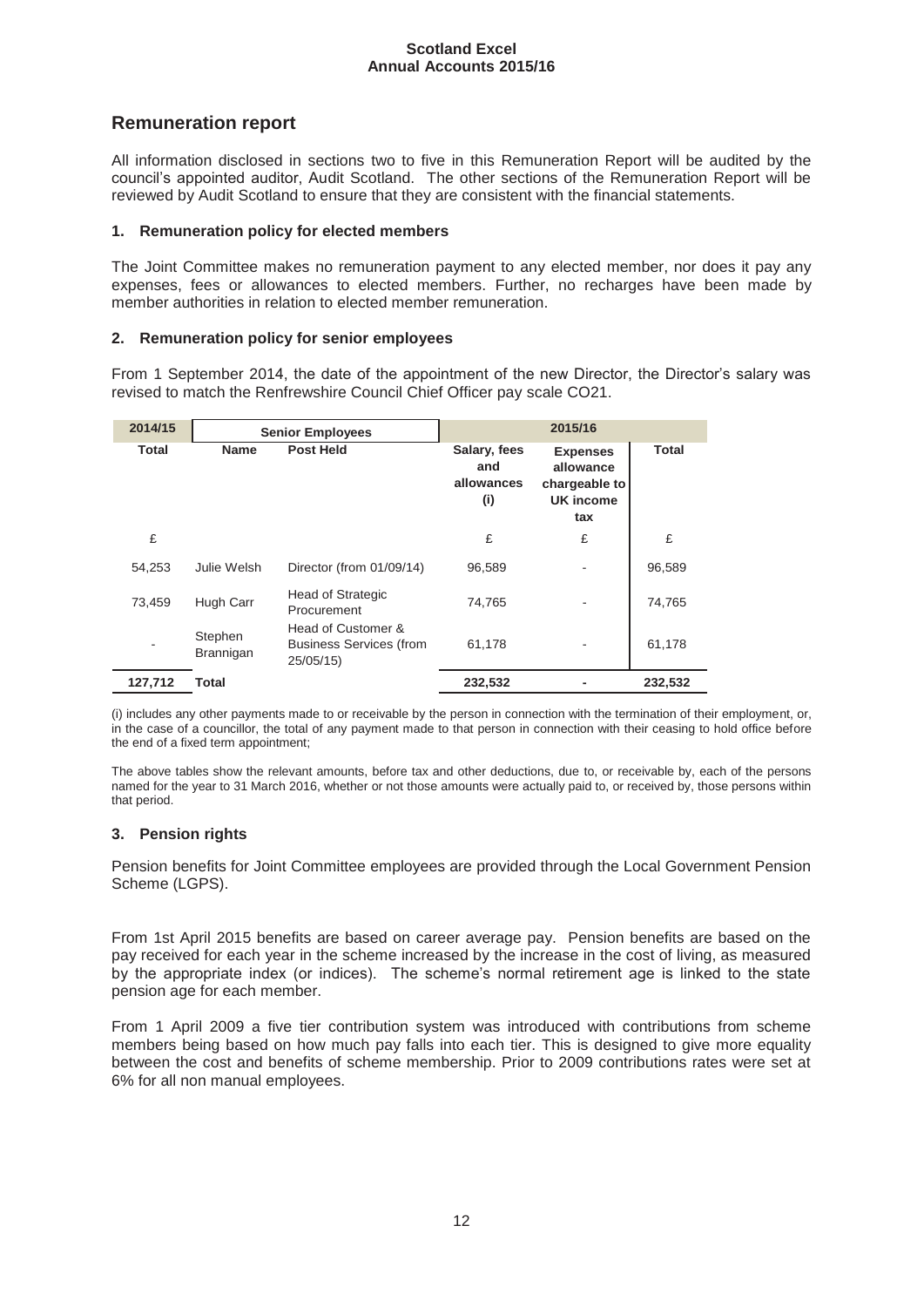|                    | 2014/15 Member contribution rates on earnings in the<br>bands below | 2015/16            |
|--------------------|---------------------------------------------------------------------|--------------------|
| Up to £20,335      | 5.5%                                                                | Up to £20,500      |
| £20,336 to £24,853 | 7.25%                                                               | £20,501 to £25,000 |
| £24,854 to £34,096 | 8.5%                                                                | £25,001 to £34,400 |
| £34,097 to £45,393 | 9.5%                                                                | £34,401 to £45,800 |
| Over £45,394       | 12%                                                                 | Over £45,801       |

If a person works part-time their contribution rate will be based on their part time pay.

There is no automatic entitlement to a lump sum. Members may opt to give up (commute) pension for lump sum up to the limit set by the Finance Act 2004. The accrual rate guarantees a pension based on 1/49th of the pensionable pay for each year of membership, adjusted in line with the cost of living. (Prior to 2015 the accrual rate guaranteed a pension based on 1/60th of final pensionable salary).

The value of the accrued benefits has been calculated on the basis of the age at which the person will first become entitled to receive a full pension on retirement without reduction on account of its payment at that age; without exercising any option to commute pension entitlement into a lump sum; and without any adjustment for the effects of future inflation.

The pension figures shown relate to the benefits that the person has accrued as a consequence of their total local government employment, not just that relating to their current post**.**

|                   | <b>Senior Employees</b>                    |                                                        |          |                                                              |          |                                                                                |
|-------------------|--------------------------------------------|--------------------------------------------------------|----------|--------------------------------------------------------------|----------|--------------------------------------------------------------------------------|
| Name              | <b>Post Held</b>                           | <b>Accrued Pension benefits</b><br>as at 31 March 2016 |          | Change in accrued pension<br>benefits since 31 March<br>2015 |          | <b>Pension contributions</b><br>made by Scotland<br>Excel during 2015-<br>2016 |
|                   |                                            | <b>Pension</b>                                         | Lump Sum | <b>Pension</b>                                               | Lump Sum | (i)                                                                            |
|                   |                                            | £m                                                     | £m       | £m                                                           | £m       | £                                                                              |
| Julie Welsh       | Director (from 01/09/14)                   | 0.012                                                  | 0.002    | $+0.004$                                                     | $+0.001$ | 18,943                                                                         |
| Hugh Carr         | Head of Strategic<br>Procurement           | 0.007                                                  | 0.000    | $+0.003$                                                     | $+0.000$ | 14,430                                                                         |
|                   | Head of Customer &                         |                                                        |          |                                                              |          |                                                                                |
| Stephen Brannigan | <b>Business Services (from</b><br>25/05/15 | 0.001                                                  | 0.000    | $+0.001$                                                     | $+0.000$ | 11,807                                                                         |
| Total             |                                            | 0.020                                                  | 0.002    | $+0.008$                                                     | $+0.001$ | 45,180                                                                         |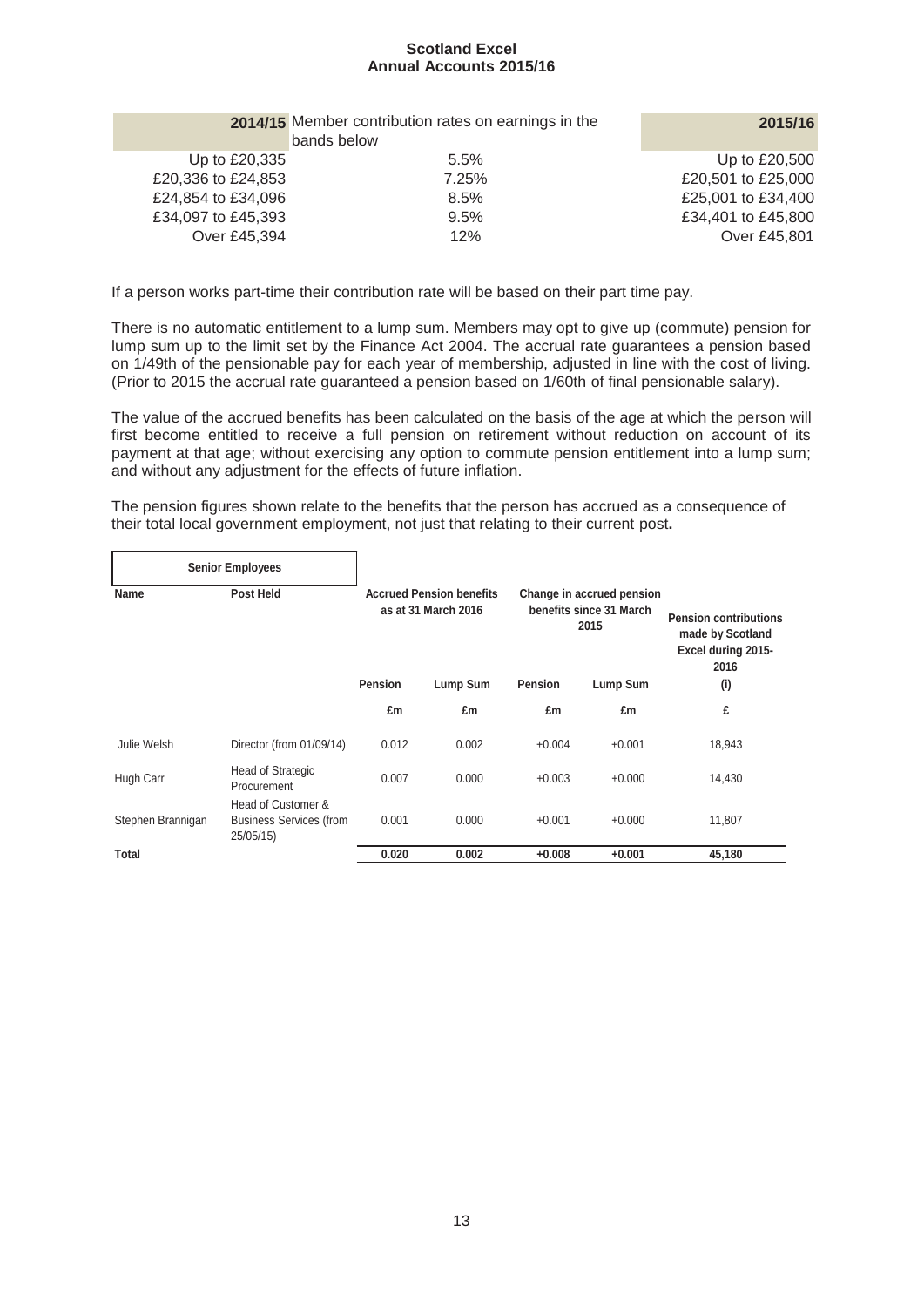# **4. Remuneration of Employees**

The following table gives a statement of the number of employees whose remuneration, excluding pension contributions, was in excess of £50,000 during 2015/16, in bands of £5,000.

| 2014/15                | <b>Remuneration Band</b> | 2015/16                |
|------------------------|--------------------------|------------------------|
| Number of<br>employees |                          | Number of<br>employees |
| 2                      | £50,000 - £54,999        |                        |
|                        | £55,000 - 59,999         |                        |
|                        | £60,000 - £64,999        | 1                      |
|                        | £65,000 - 69,999         |                        |
| 1                      | £70,000 - £74,999        |                        |
|                        | £75,000 - £79,999        |                        |
|                        | £80,000 - £84,999        |                        |
| 1                      | £85,000 - £89,999        |                        |
|                        | £90,000 - £94,999        |                        |
|                        | £95,000 - £99,999        |                        |
| 4                      |                          | 3                      |

# **5. Exit packages**

Scotland Excel had no exit packages in 2015-16.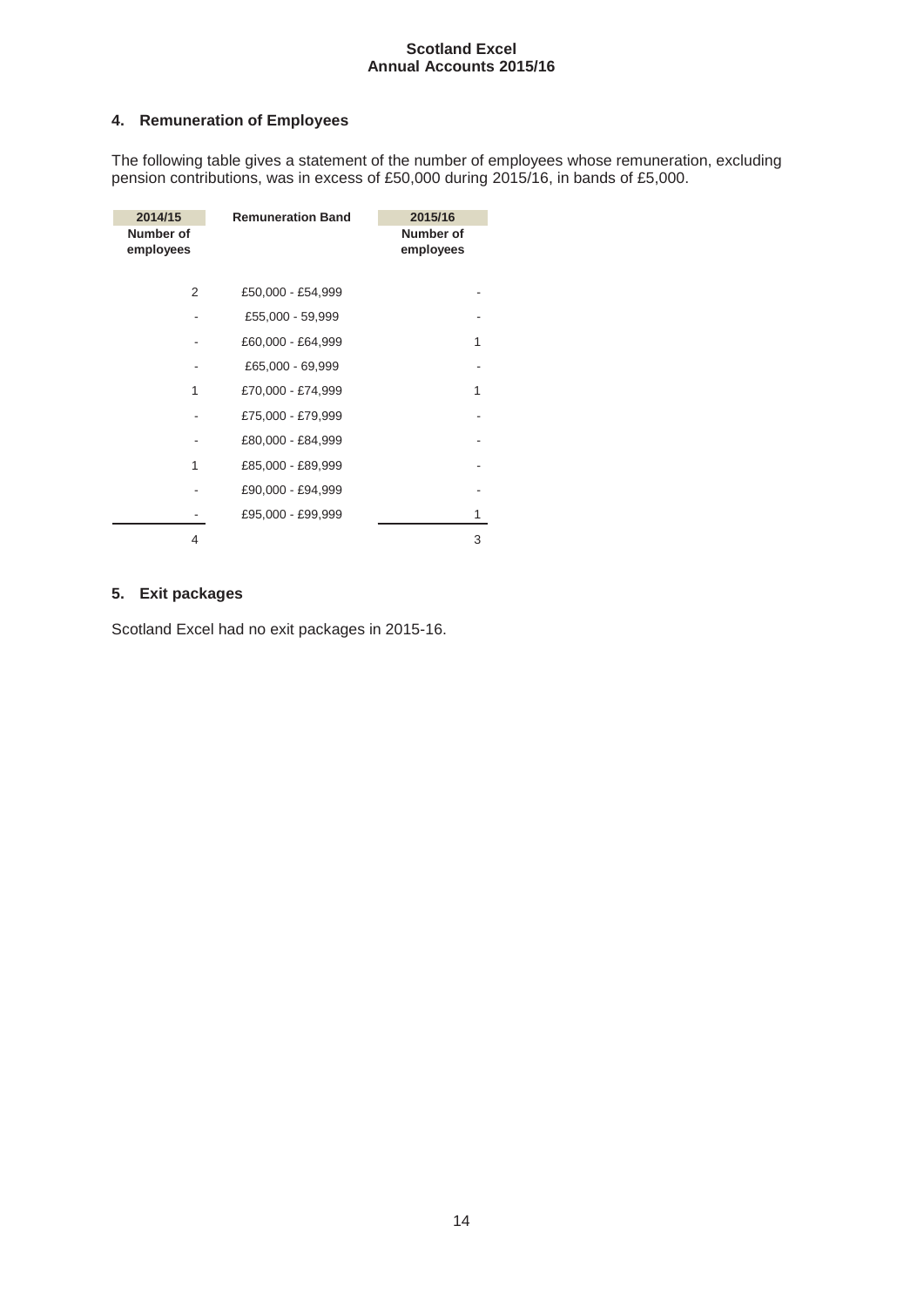# **Independent Auditors Report**

# **Annual Accounts 2015-16**

Under audit arrangements approved by the Accounts Commission, the auditor with responsibility for the audit of the accounts for Scotland Excel for the year ended 31 March 2016 is:

Anne McGregor CA Senior Audit Manager Audit Scotland 4<sup>th</sup> Floor 8 Nelson Mandela Place Glasgow G2 1BT

# **Statement**

The Audit of the accounts is not yet complete ie the figures are subject to audit. The certified accounts will be presented to the Joint Committee for approval after the audit is complete.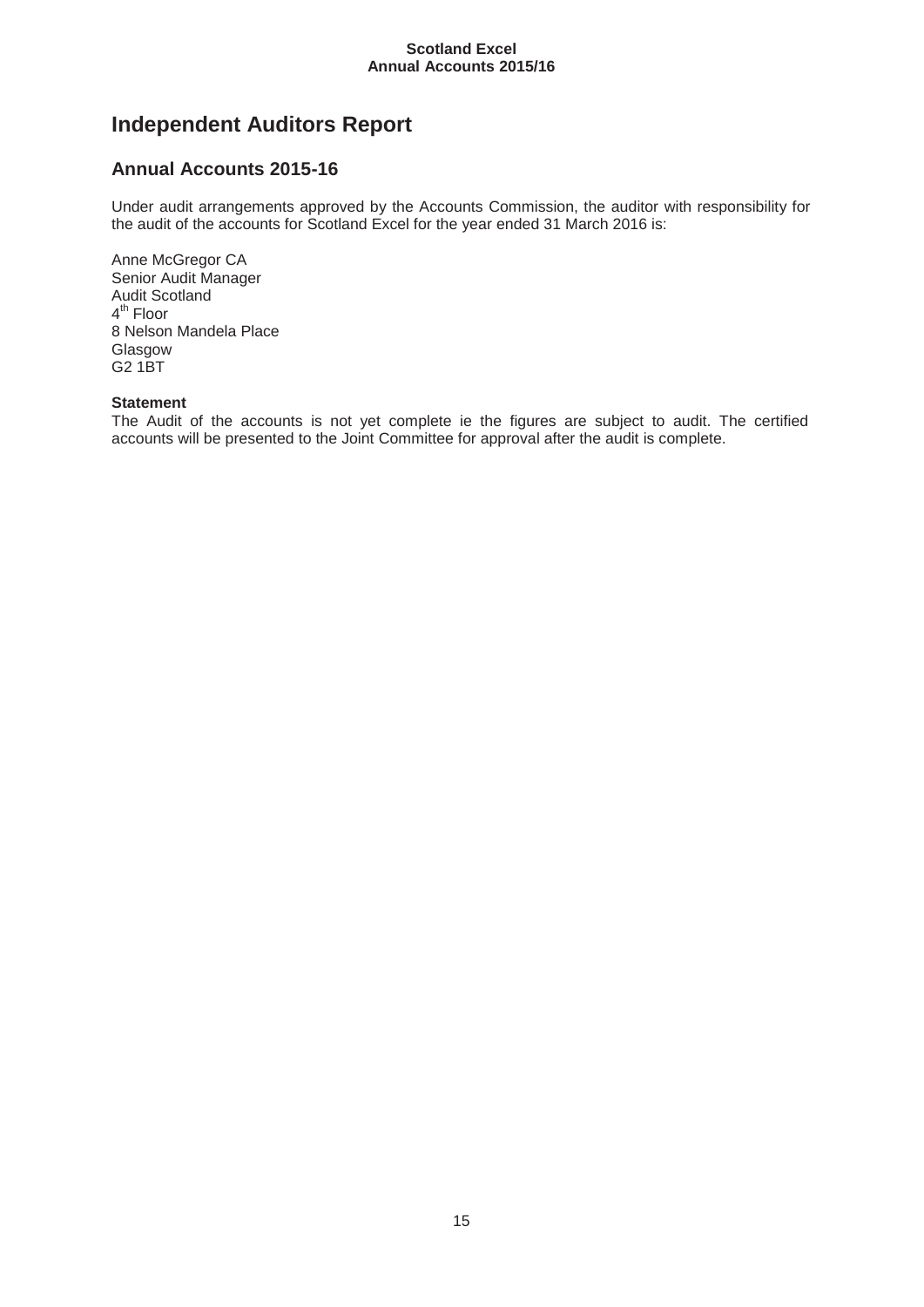# **Movement in Reserves Statement for the year ended 31 March 2016**

This statement shows the movement in the year on the different reserves held by the Joint Committee, analysed into usable reserves (that is, those reserves that can be applied to fund expenditure) and unusable reserves. The surplus or deficit on the provision of services line shows the true economic cost of providing the Joint Committee's services, more details of which are shown in the **comprehensive income and expenditure statement**.

|                                                                             |             | <b>Usable reserves</b>    | Unusable reserves                |                                                                     |                                 |
|-----------------------------------------------------------------------------|-------------|---------------------------|----------------------------------|---------------------------------------------------------------------|---------------------------------|
|                                                                             |             | Revenue<br><b>Reserve</b> | <b>Pension</b><br><b>Reserve</b> | <b>Employee</b><br><b>Statutory</b><br>Adjustment<br><b>Account</b> | <b>Total</b><br><b>Reserves</b> |
|                                                                             | <b>Note</b> | £                         | £                                | £                                                                   | £                               |
| Balance at 31 March 2014 carried forward                                    |             | ä,                        | (1,662,000)                      | (58, 120)                                                           | (1,720,120)                     |
| Movement in reserves during 2014-15                                         |             |                           |                                  |                                                                     |                                 |
| Surplus or (deficit) on the provision of services                           |             | (599, 639)                |                                  |                                                                     | (599, 639)                      |
| Other comprehensive income and expenditure                                  | 15a         |                           | (1,605,000)                      |                                                                     | (1,605,000)                     |
| Total comprehensive income and expenditure                                  |             | (599, 639)                | (1,605,000)                      | $\blacksquare$                                                      | (2,204,639)                     |
| Adjustments between accounting basis and<br>funding basis under regulations | 6a & 6b     | 198,100                   | (193,000)                        | (5, 100)                                                            |                                 |
| <b>Transfer from Creditors</b>                                              | 6a          | 1,135,106                 |                                  |                                                                     | 1,135,106                       |
| Net increase or (decrease) before transfers to<br>other statutory reserves  |             | 733,567                   | (1,798,000)                      | (5, 100)                                                            | (1,069,533)                     |
| Transfers to or (from) other statutory reserves                             |             |                           |                                  |                                                                     |                                 |
| Transfer to creditors                                                       | 12          | (733, 567)                |                                  |                                                                     | (733, 567)                      |
| Increase or (decrease) in 2014-15                                           |             | ۰                         | (1,798,000)                      | (5, 100)                                                            | (1,803,100)                     |
| Balance at 31 March 2015 carried forward                                    |             | ٠                         | (3,460,000)                      | (63, 220)                                                           | (3,523,220)                     |
| Movement in reserves during 2015-16                                         |             |                           |                                  |                                                                     |                                 |
| Surplus or (deficit) on the provision of services                           |             | (561, 881)                |                                  |                                                                     | (561, 881)                      |
| Other comprehensive income and expenditure                                  | 15a         |                           | 1,579,000                        |                                                                     | 1,579,000                       |
| Total comprehensive income and expenditure                                  |             | (561, 881)                | 1,579,000                        |                                                                     | 1,017,119                       |
| Adjustments between accounting basis and<br>funding basis under regulations | 6a & 6b     | 311,250                   | (314,000)                        | 2,750                                                               |                                 |
| <b>Transfer from Creditors</b>                                              | 6a          | 733,567                   |                                  |                                                                     | 733,567                         |
| Net increase or (decrease) before transfers to<br>other statutory reserves  |             | 482,936                   | 1,265,000                        | 2,750                                                               | 1,750,686                       |
| Transfers to or (from) other statutory reserves                             |             |                           |                                  |                                                                     |                                 |
| Transfer to creditors                                                       | 12          | (482, 936)                |                                  |                                                                     | (482, 936)                      |
| Increase or (decrease) in 2015-16                                           |             | ۰                         | 1,265,000                        | 2,750                                                               | 1,267,750                       |
| Balance at 31 March 2016 carried forward                                    |             | ٠                         | (2, 195, 000)                    | (60, 470)                                                           | (2, 255, 470)                   |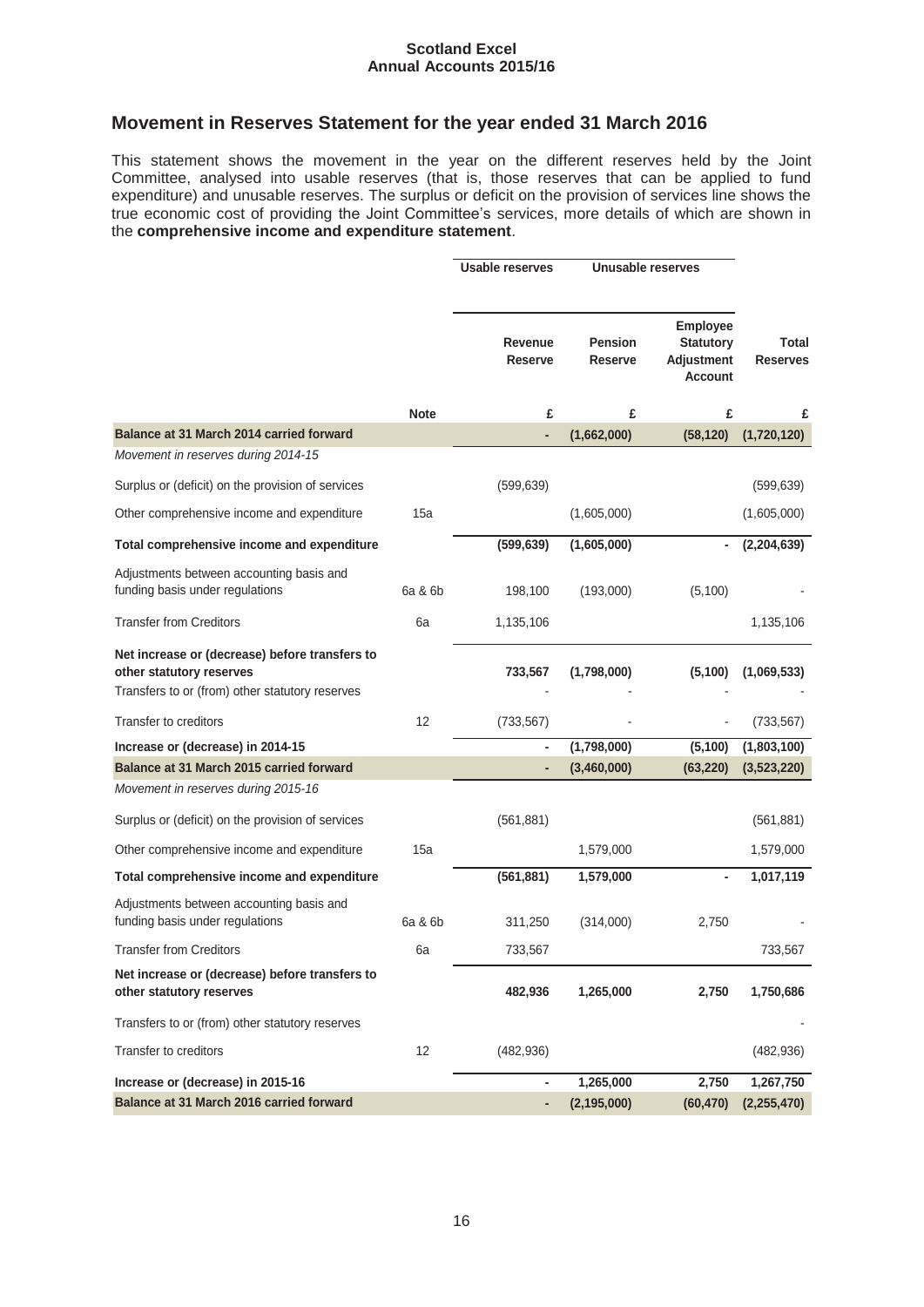# **Comprehensive Income and Expenditure Statement for the year ended 31 March 2016**

This statement shows the accounting cost of providing services and managing the Joint Committee during the year. It includes, on an accruals basis, all of the Joint Committee's day-to-day expenses and related income. It also includes transactions measuring the value of non-current assets actually consumed during the year and the real projected value of retirement benefits earned by employees during the year. The statement shows the accounting cost in accordance with generally accepted accounting practices, rather than the cost according to the statutory regulations that specify the net expenditure that local authorities need to take into account. The required adjustments between accounting basis and funding basis under regulations are shown in the **movement in reserves statement**.

| 2014/15       |                                                                  |             | 2015/16       |
|---------------|------------------------------------------------------------------|-------------|---------------|
| £             |                                                                  | <b>Note</b> | £             |
| 2,919,787     | <b>Employee Costs</b>                                            |             | 3,007,406     |
| 177,476       | <b>Property Costs</b>                                            |             | 178,250       |
| 119,258       | Supplies & Services                                              |             | 139,516       |
| 254,008       | Contractors                                                      |             | 113,796       |
| 353,045       | <b>Administration Costs</b>                                      |             | 340,661       |
| 122,151       | Payments to Other Bodies                                         |             | 68,264        |
|               |                                                                  |             |               |
| 3,945,725     | <b>Cost of Services</b>                                          |             | 3,847,893     |
| (226, 270)    | Sales, Fees & Charges                                            |             | (209, 958)    |
| 64,401        | Financing & Investment Income and Expenditure                    | 8           | 108,163       |
| (3, 184, 217) | <b>Requisitions from Members Authorities</b>                     | 13          | (3, 184, 217) |
|               |                                                                  |             |               |
| 599,639       | (Surplus) or deficit on the provision of services                |             | 561,881       |
|               |                                                                  |             |               |
| 1,605,000     | Actuarial (Gains) or losses on pension assets and<br>liabilities | 15a         | (1,579,000)   |
| 1,605,000     | <b>Other Comprehensive Income &amp; Expenditure</b>              |             | (1,579,000)   |
| 2,204,639     | <b>Total Comprehensive Income &amp; Expenditure</b>              |             | (1,017,119)   |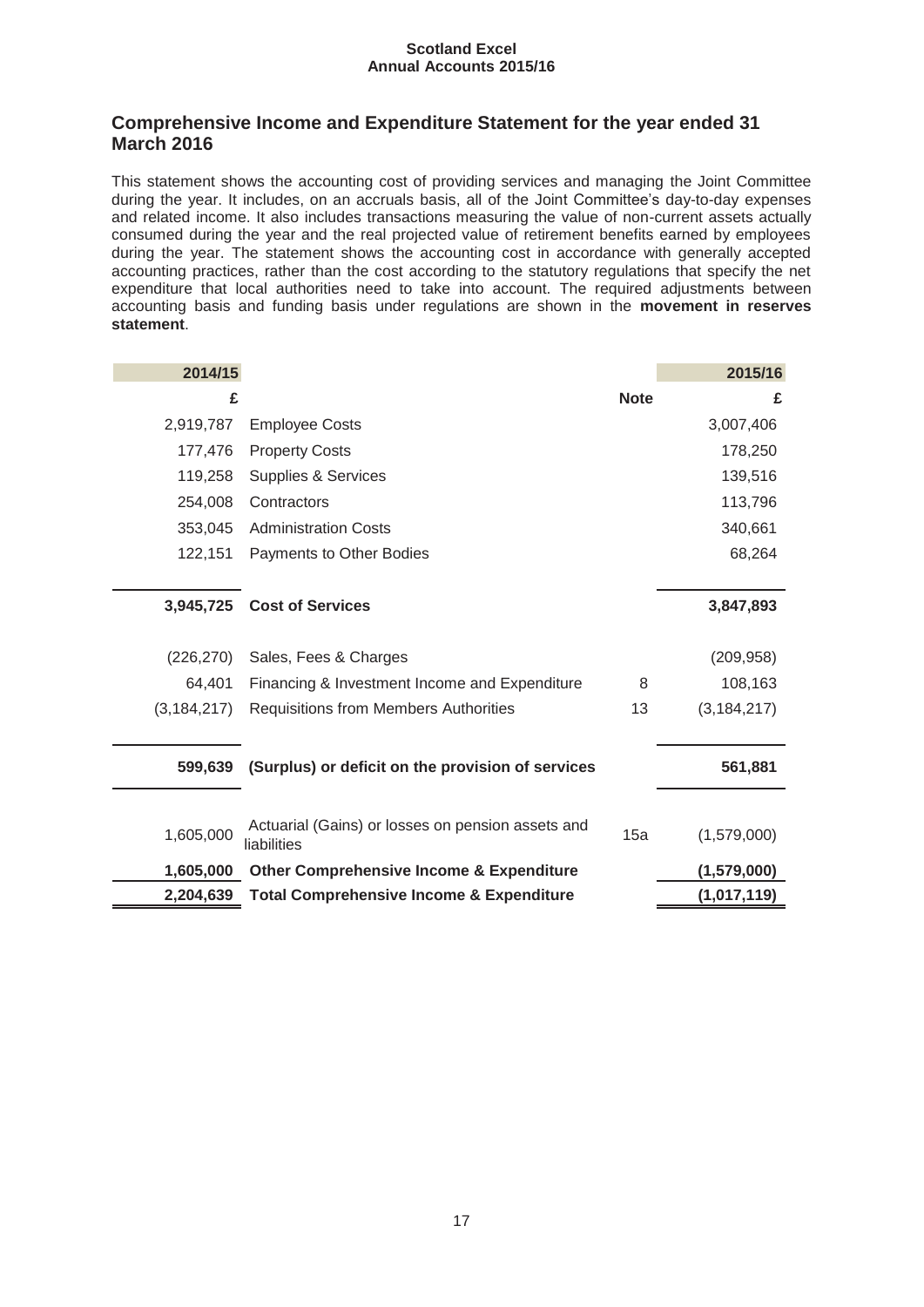# **Balance Sheet as at 31 March 2016**

The **balance sheet** shows the value as at 31 March 2016 of the assets and liabilities recognised by the Joint Committee. The net assets of the Joint Committee (assets less liabilities) are matched by the reserves held. Reserves are reported in two categories. The first category comprises usable reserves, which are those reserves that the Joint Committee may use to provide services, subject to the need to maintain a prudent level of reserves and any statutory limitations on their use. The second category of reserves comprises those that the Joint Committee is not able to use to provide services. This category includes reserves that hold unrealised gains and losses in the value of assets.

| <b>31st March</b><br>2015 |                                                                               | <b>Note</b>     | <b>31st March</b><br>2016 |
|---------------------------|-------------------------------------------------------------------------------|-----------------|---------------------------|
| £                         |                                                                               |                 | £                         |
|                           | <b>Current Assets</b>                                                         |                 |                           |
| 958,439<br>34,700<br>150  | Funds held by Renfrewshire Council<br>Debtors and Prepayments<br>Cash in Hand | 10              | 658,283<br>21,887<br>150  |
| 993,289                   |                                                                               |                 | 680,320                   |
|                           | less Current Liabilities                                                      |                 |                           |
| (1,056,509)               | <b>Creditors And Accruals</b>                                                 | 11              | (740, 790)                |
| (63, 220)                 | <b>Net Assets Excluding Pension (Liability)/Asset</b>                         |                 | (60, 470)                 |
|                           | <b>Long Term Liabilities</b>                                                  |                 |                           |
| (3,460,000)               | Pension (liability)/Asset                                                     | 15 <sub>c</sub> | (2, 195, 000)             |
| (3,523,220)               | <b>Net (Liabilities)/Asset Including Pension</b>                              |                 | (2, 255, 470)             |
|                           | <b>Represented by:</b>                                                        |                 |                           |
|                           | <b>Usable Reserves - Revenue</b>                                              |                 |                           |
| 733,567                   | Balance due to Scottish Government and related parties                        |                 | 482,936                   |
| (733, 567)                | <b>Transfer to Creditors</b>                                                  | 12              | (482, 936)                |
|                           | <b>Unusable Reserves</b>                                                      |                 |                           |
| (63, 220)                 | <b>Employee Statutory Adjustment Account</b>                                  | 6c              | (60, 470)                 |
| (3,460,000)               | <b>Pension Reserve</b>                                                        | 6b              | (2, 195, 000)             |
| (3,523,220)               |                                                                               |                 | (2, 255, 470)             |

The unaudited accounts were issued on the 10 June 2016. Balance Sheet signed by:

**Alan Russell CPFA Treasurer** 10 June 2016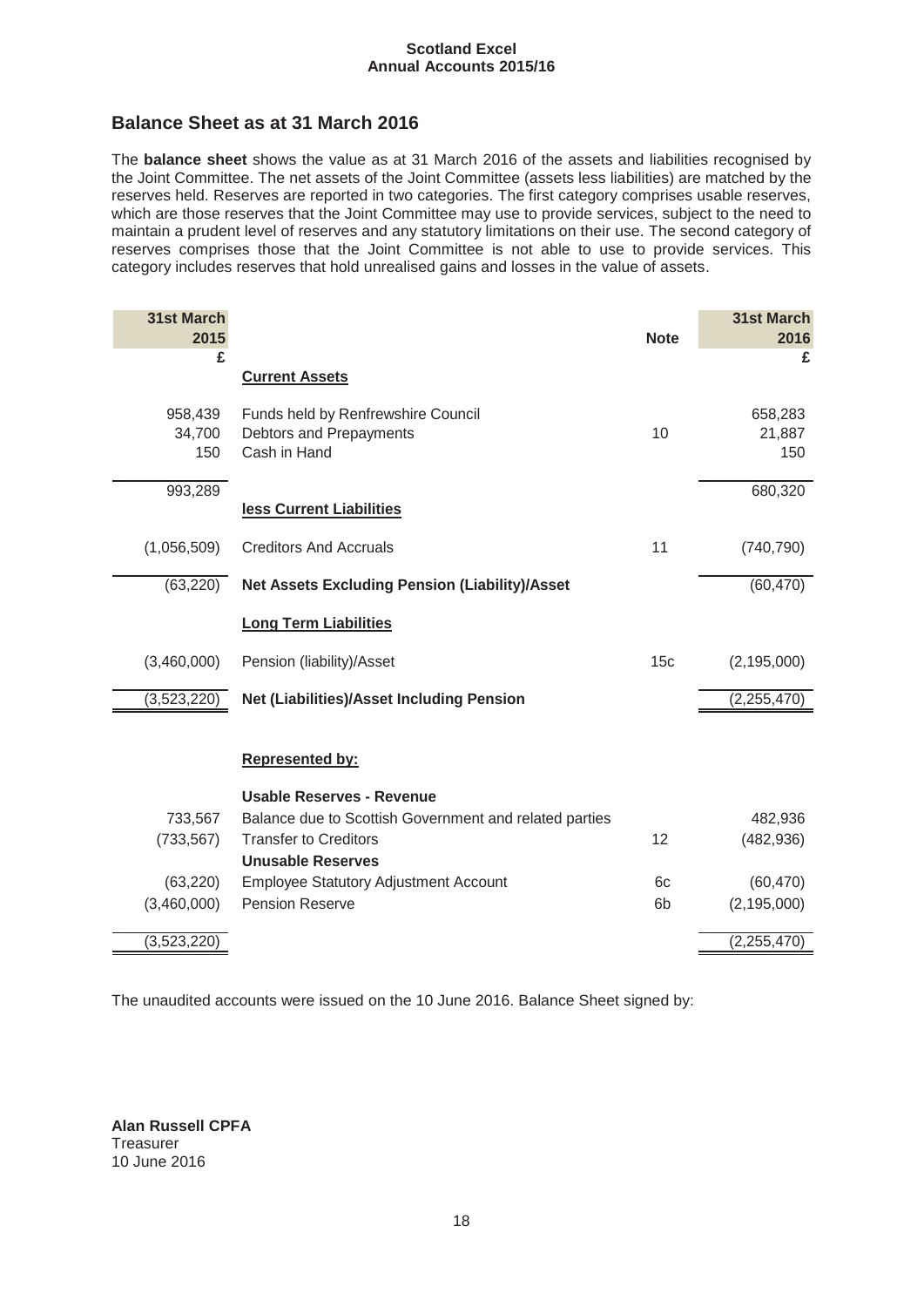# **Cash flow Statement for the year ended 31 March 2016**

This statement shows the changes in cash and cash equivalents during the year. It shows how the Joint Committee generates and uses cash and cash equivalents by classifying cash flows as operating, investing and financing activities. The amount of net cash flows arising from operating activities is a key indicator of the extent to which the operations of the Joint Committee are funded by way of requisition income or from the recipients of services provided. Investing activities represent the extent to which cash outflows have been made for resources that are intended to contribute to the Joint Committee's future service delivery. Cash flows arising from financing activities are useful in predicting claims on future cash flows by providers of capital (that is, borrowing) to the Joint Committee.

| 2014/15     |                                                                     | 2015/16     |
|-------------|---------------------------------------------------------------------|-------------|
| £           |                                                                     | £           |
|             | <b>Operating Activities</b><br><b>Cash Inflows</b>                  |             |
|             |                                                                     |             |
| (3,435,027) | Sale of goods and rendering of services                             | (3,401,539) |
| (9,599)     | Interest received                                                   | (5,837)     |
| (3,444,626) | Cash inflows generated from operating activities                    | (3,407,376) |
|             | <b>Cash Outflows</b>                                                |             |
| 2,342,746   | Cash paid to and on behalf of employees                             | 2,444,429   |
| 1,013,720   | Cash paid to suppliers of goods and services                        | 848,190     |
| 362,992     | Other payments for operating activates                              | 414,913     |
| 3,719,458   | Cash outflows generated from operating activities                   | 3,707,532   |
|             | Net (increase)/decrease in cash and cash                            |             |
| 274,832     | equivalents                                                         | 300,156     |
|             | Cash and cash equivalents at the beginning of the                   |             |
| 1,233,421   | reporting period - short term deposits with Renfrewshire<br>Council | 958,589     |
|             |                                                                     |             |
|             | Cash and cash equivalents at the end of the reporting               |             |
| 958,589     | period - short term deposits with Renfrewshire Council              | 658,433     |
|             | Net cash outflow in cash and cash equivalents in                    |             |
| 274,832     | year                                                                | 300,156     |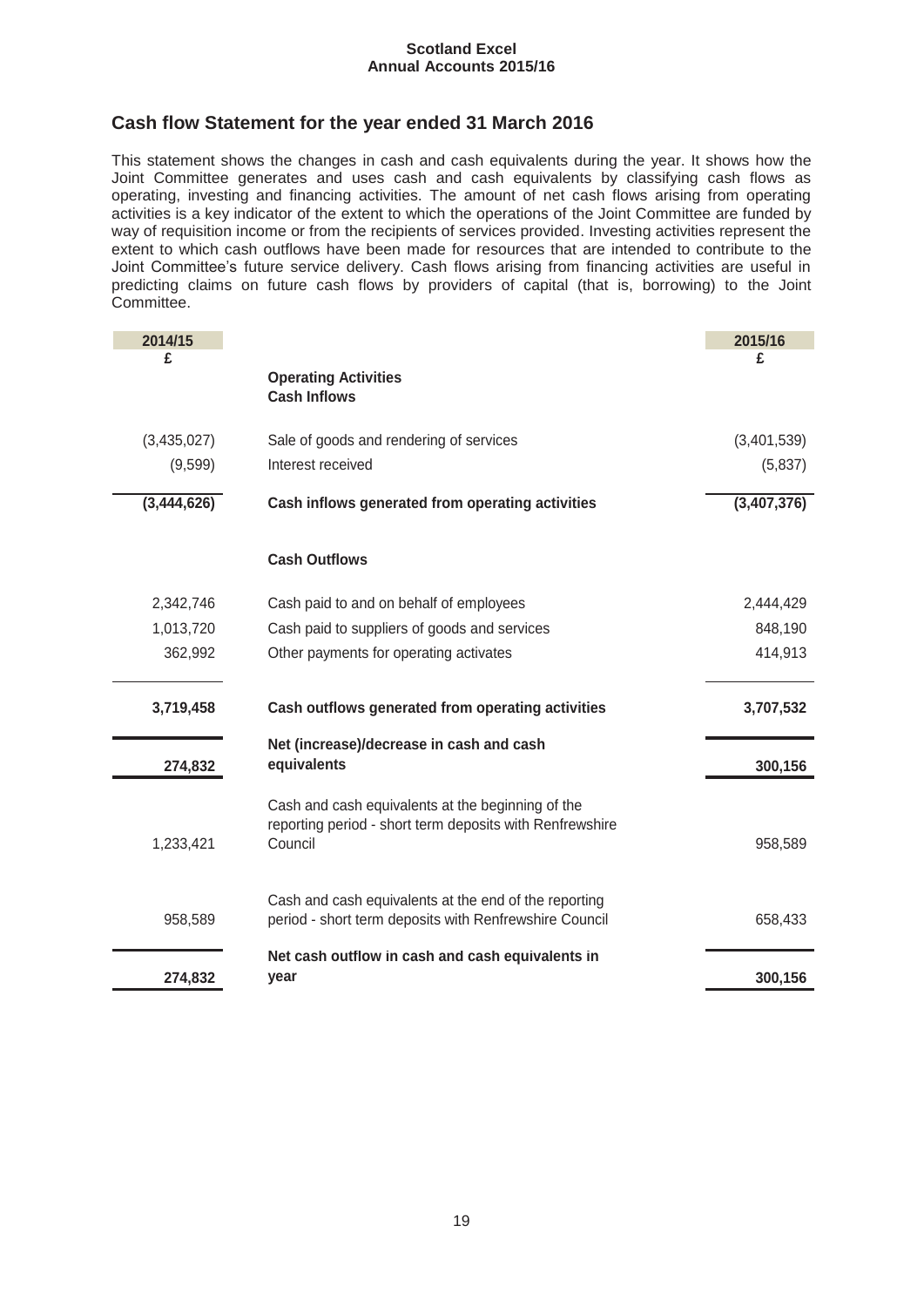# **Note 1 Summary of Significant Accounting Policies**

The Financial Statements for the year ended 31 March 2016 have been prepared in accordance with proper accounting practice as per section 12 of the Local Government in Scotland Act 2003. Proper accounting practice comprises the Code of Practice on Local Authority Accounting in the United Kingdom (the Accounting Code) and the Best Value Accounting Code of Practice, supported by International Financial Reporting Standards and recommendations made by the Local Authority (Scotland) Accounts Advisory Committee (LASAAC). They are designed to give a true and fair view of the financial performance and position of the Joint Committee and comparative figures for the previous financial year are provided. There are no significant departures from these recommendations.

The following accounting concepts have been considered in the application of accounting policies:

**Accruals basis** - the accruals concept requires the non-cash effects of transactions to be included in the financial statement for the year in which they occur, not in the period in which payment is made or income received.

**Going concern** - the going concern concept assumes that the Joint Committee will continue in existence for the foreseeable future.

**Understandability** – users of the financial statements are assumed to have a reasonable knowledge of accounting and local government.

**Relevance** – the information in the financial statements is useful for assessing Joint Committee's stewardship of public funds and for making economic decisions.

**Materiality** - information is included in the financial statements where the information is of such significance that it could influence the decisions or assessments of users of the information.

**Reliability** – information included in the financial statements faithfully represents the substance of transactions, is free from bias and material error, is complete within the bounds of materiality and cost, and has been prudently prepared.

**Primacy of legislative requirements** - legislative requirements have priority over accounting principles in the event of conflict between legislation and the Accounting Code.

The accounts have been prepared under the historic cost convention. The following accounting policies used in the preparation of the statements have been reviewed in line with changes made to the Accounting Code following the introduction of International Financial Reporting Standards.

# **Accruals of Expenditure and Income**

Activity is accounted for in the year that it takes place, not simply when cash payments are made or received. In particular:

- i. Revenue from the sale of goods is recognised when the Joint Committee transfers the significant risks and rewards of ownership to the purchaser, and it is probable that the economic benefits or service potential associated with the transaction will flow to the Joint Committee.
- ii. Revenue from the provision of services is recognised when the Joint Committee can measure reliably the percentage of completion of the transaction and it is probable that the economic benefits or service potential associated with the transaction will flow to the Joint Committee.
- iii. Supplies are recorded as expenditure when they are consumed. Where there is a gap between the date supplies are received and their consumption, they are carried as inventories on the Balance Sheet.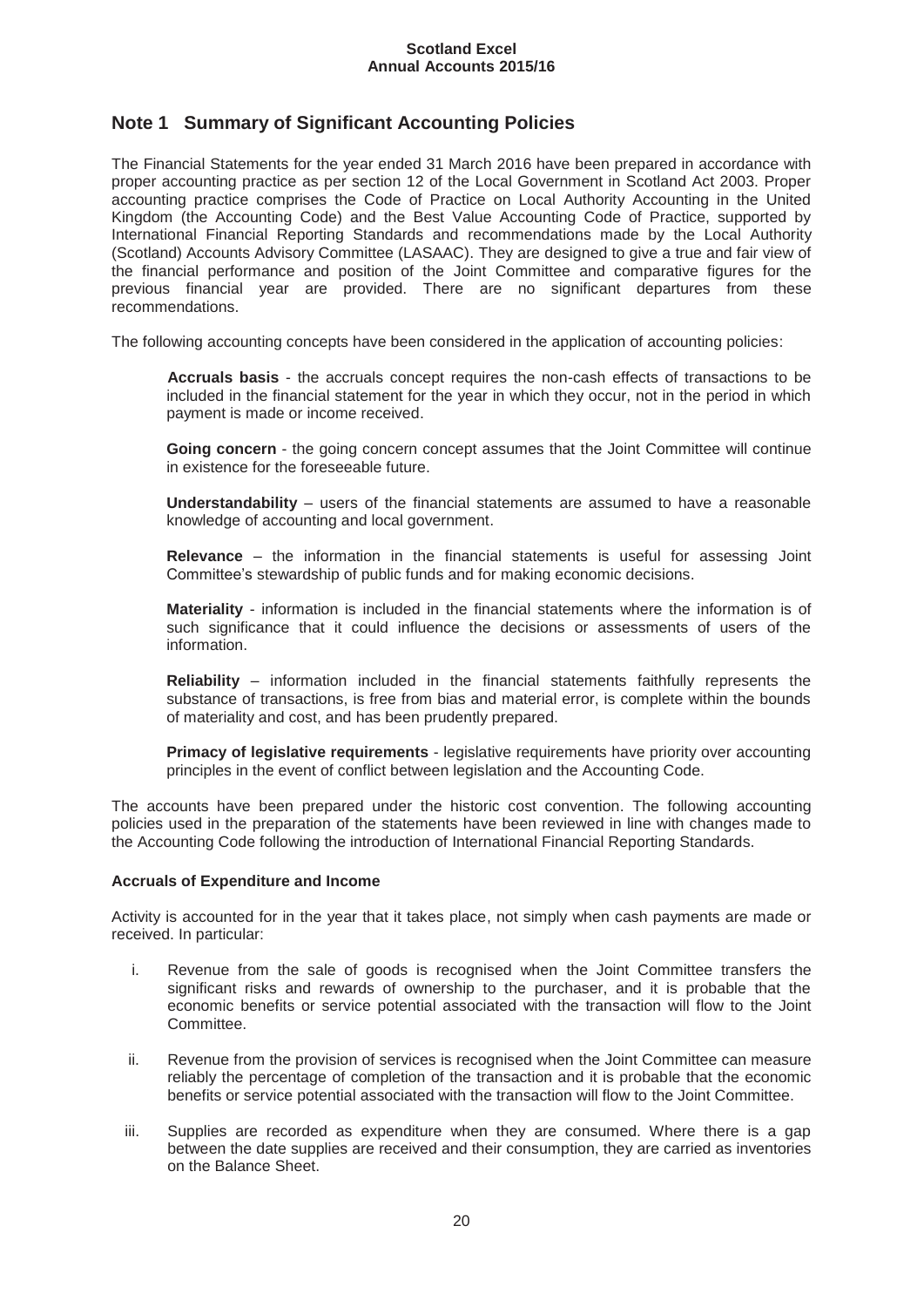- iv. Where income and expenditure have been recognised but cash has not been received or paid, a debtor or creditor for the relevant amount is recorded in the Balance Sheet. Where there is evidence that debts are unlikely to be settled, the balance of debtors is written down and a charge made to revenue for the income that might not be collected.
- v. Suppliers invoices paid in the two weeks following the year-end are accrued together with specific accruals in respect of further material items provided the goods or services were received by the Balance Sheet date.

# **Cash and Cash Equivalents**

Cash is defined as cash in hand and deposits repayable on demand less overdrafts repayable on demand.

# **Contingent Assets and Liabilities**

Contingent assets and liabilities are not recognised in the financial statements, but are disclosed as a note to the accounts where they are deemed material.

# **Employee Benefits**

# **Benefits payable during employment**

All salaries and wages earned up to the Balance Sheet date are included in the Accounts irrespective of when payment was made. An accrual is made for the cost of holiday and flexi-leave entitlements earned by employees but not taken before the year end; and which employees may carry forward into the next financial year.

# **Termination benefits**

Termination benefits are amounts payable as a result of a decision by the Joint Committee to terminate an officer's employment before the normal retirement date or an officer's decision to accept voluntary severance. They are charged on an accruals basis to the Employee Costs line in the Comprehensive Income and Expenditure Statement when the Joint Committee is demonstrably committed to either terminating the employment of an officer or making an offer to encourage voluntary severance. The Joint Committee is only demonstrably committed to a termination when it has a detailed formal plan for the termination and it is without realistic possibility of withdrawal; and agreement to the termination has been granted by the Executive Sub-Committee.

Where termination benefits involve the enhancement of pensions, statutory provisions require the Revenue balances to be charged with the amount payable by the Joint Committee to the pension fund or pensioner in the year, not the amount calculated according to the relevant accounting standards. In the Movement in Reserves Statement, appropriations are required to and from the Pensions Reserve to remove the notional debits and credits for pension enhancement termination benefits and to replace them with debits for the cash paid to the pension fund and pensioners and any such amounts payable but unpaid at the year-end.

# **Post employment benefits**

The Joint Committee participates in the Local Government Pension Scheme which is administered by Strathclyde Pension Fund. The Local Government Pension Scheme is accounted for as a defined benefit scheme, and in accordance with International Accounting Standard 19 (IAS19,) the Joint Committee has disclosed certain information concerning the assets, liabilities, income and expenditure relating to the pension scheme. IAS 19 requires that an organisation must account for retirement benefits when it is committed to giving them, even if the giving will be many years into the future.

This involves the recognition in the Balance Sheet of the Joint Committee's share of the net pension asset or liability in Strathclyde Pension Fund and a pension reserve. The Comprehensive Income and Expenditure Statement also recognises changes during the year in the pension asset or liability.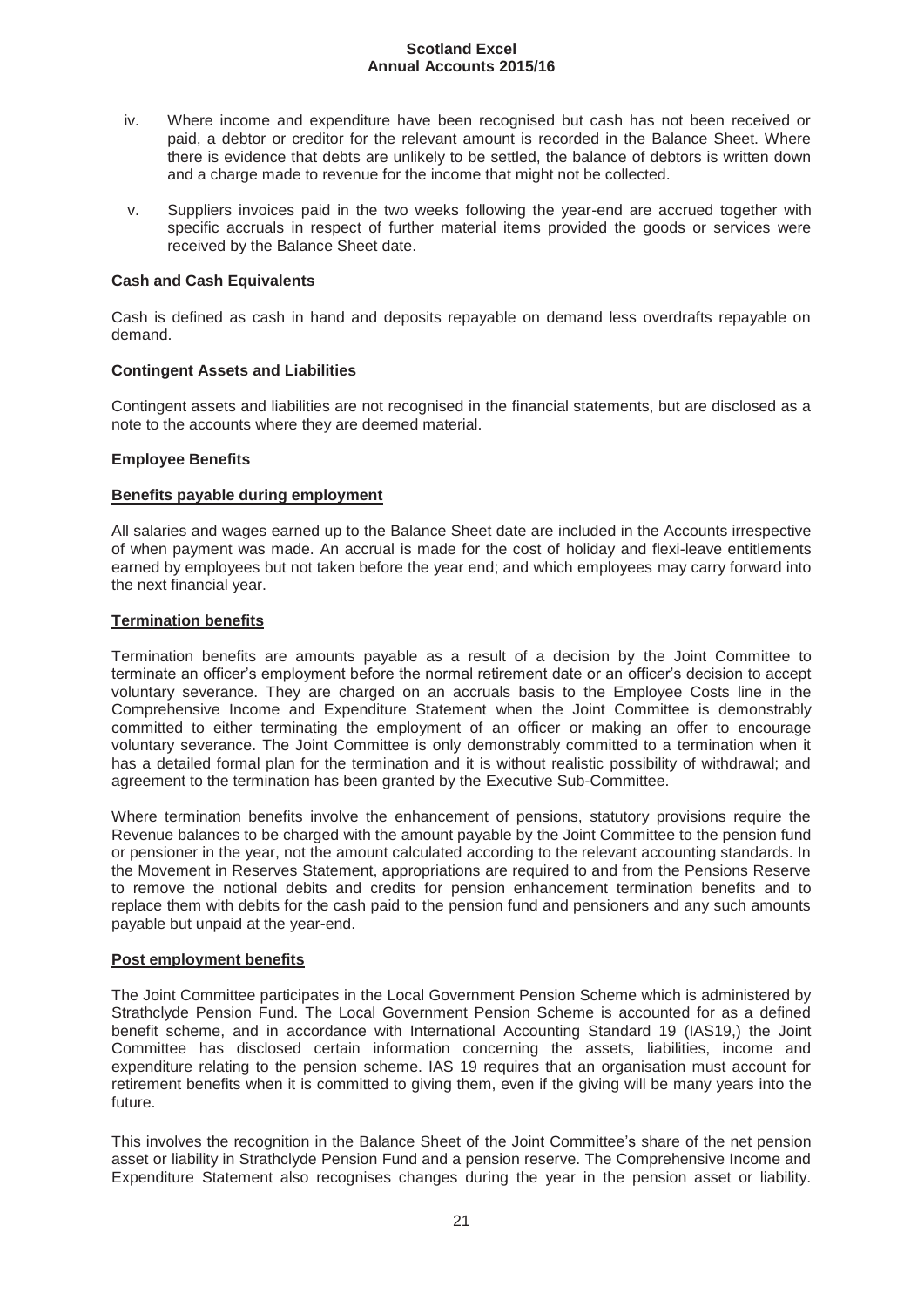Service expenditure includes pension costs based on employers' pension contributions payable and payments to pensioners in the year.

The liabilities of the Strathclyde Pension Fund attributable to the Joint Committee are included in the Balance Sheet on an actuarial basis using the projected unit method i.e. an assessment of the future payments that will be made in relation to retirement benefits earned to date by employees, based on assumptions about mortality rates, employee turnover rates and projections of earnings for current employees. Liabilities are discounted to their value at current prices using a discount rate based on the indicative rate of return on high quality corporate bonds.

The assets of the Strathclyde Pension Fund attributable to the Joint Committee are included in the Balance Sheet at their fair value, principally the bid price for quoted securities, and estimated fair value for unquoted securities.

Note 15 to the Core Financial Statements provides further information.

# **Events after the Balance Sheet date**

Events after the balance Sheet date are those events, both favourable and unfavourable, that occur between the end of the reporting period and the date when the Statements are authorised for issue. There are two types of events:

- Adjusting events those that provide evidence of conditions that existed at the end of the reporting period, and the Statements are adjusted to reflect such events
- Non-adjusting events those that are indicative of conditions that arose after the reporting period, and the Statements are not adjusted. Where a category of events would have a material effect, disclosure is made in the notes of the nature of the event and its estimated financial effect.

Events taking place after the date of authorisation for issue are not reflected in the Statements. Note 5 provides further information.

# **Prior Period Adjustments**

Where there has been a change in accounting policy, that change will be applied retrospectively, that is, prior period figures will be restated unless the Code specifies transitional provisions that shall be followed. Where there has been a change in accounting estimate, that change will be applied prospectively, that is, prior period figures will not be restated. Where a material misstatement or omission has been discovered relating to a prior period, that misstatement or omission will be restated unless it is impracticable to do so.

#### **Government Grants and other Contributions**

Whether paid on account, by instalments or in arrears, government grants and third party contributions and donations are recognised as due to the Joint Committee when there is reasonable assurance that:

- the Joint Committee will comply with the conditions attached to the payments, and
- the grants or contributions will be received.

Amounts recognised as due to the Joint Committee are not credited to the Comprehensive Income and Expenditure Account until conditions attaching to the grant or contribution have been satisfied. Monies advanced as grants and contributions are carried in the Balance Sheet as creditors.

#### **Leases**

Leases are classified as finance leases where the terms of the lease transfer substantially all the risks and rewards incidental to ownership of the property from the lessor to the lessee. All other leases are classified as operating leases. Where a lease covers both land and buildings, the land and buildings elements are considered separately for classification.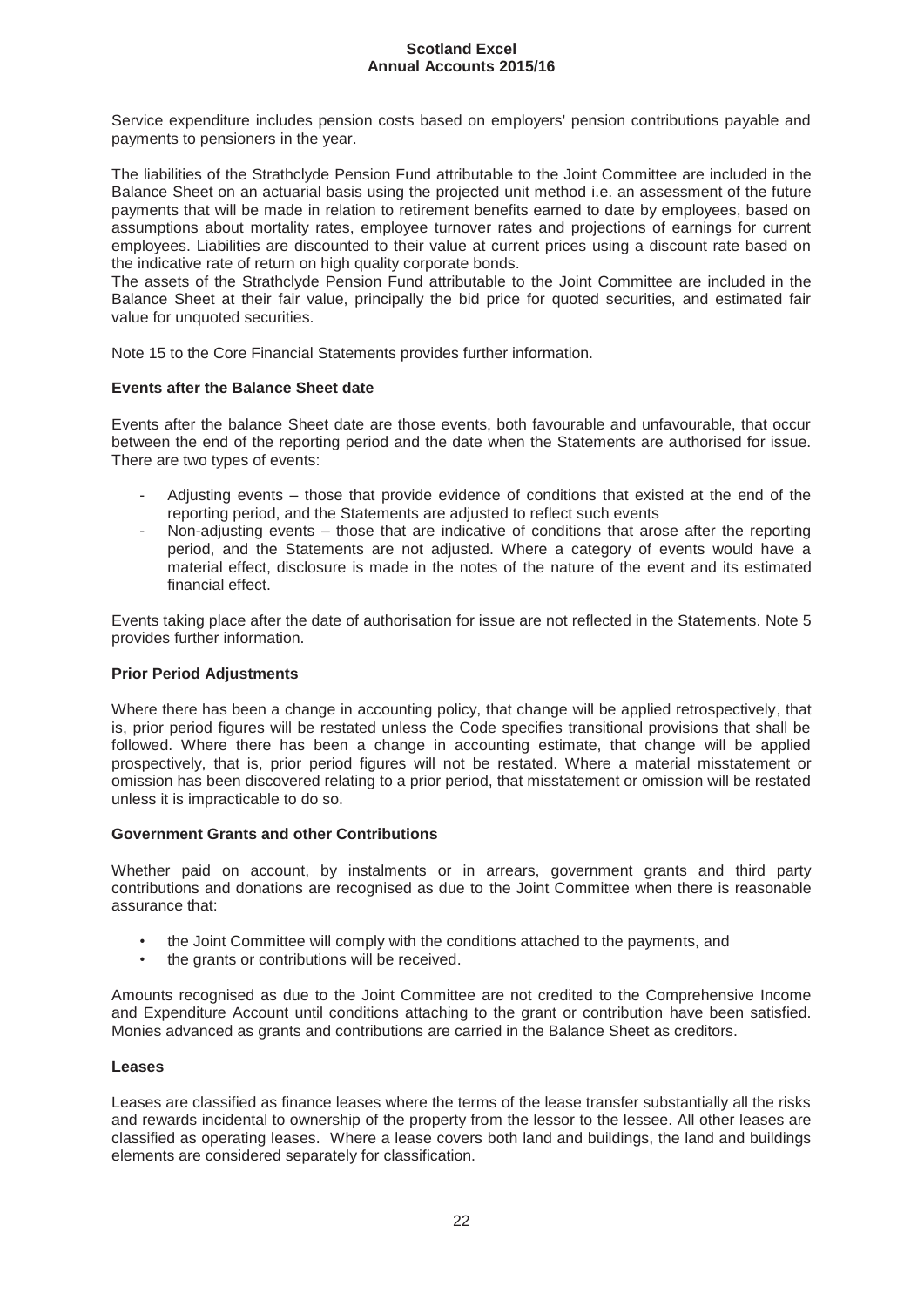Arrangements that do not have the legal status of a lease but convey a right to use an asset in return for payment are accounted for under this policy where fulfilment of the arrangement is dependent on the use of specific assets. The Joint Committee is not party to any finance leases.

## *Operating Leases*

Rentals paid under operating leases are charged to the Comprehensive Income and Expenditure Statement as an expense of the services benefiting from use of the leased property, plant or equipment. Charges are made on a straight-line basis over the life of the lease, even if this does not match the pattern of payments (e.g., there is a rent-free period at the commencement of the lease). The risks and rewards of ownership remain with the lessors along with the title of the property.

# **Property, Plant and Equipment**

Scotland Excel is a Joint Committee as constituted under s106(1) of the Local Government (Scotland) Act 1973. The Joint Committee has no legal power to hold assets. Any cash assets held are matched by an equivalent creditor balance.

# **Provisions**

Provisions are made where an event has taken place that gives the Joint Committee a legal or constructive obligation that probably requires settlement by a transfer of economic benefits or service potential, and a reliable estimate can be made of the amount of the obligation. Provisions are charged as an expense to the appropriate service line in the Comprehensive Income and Expenditure Statement in the year that Scotland Excel becomes aware of the obligation, and measured at the best estimate at the balance sheet date of the expenditure required to settle the obligation, taking into account relevant risks and uncertainties.

When payments are eventually made, they are charged to the provision carried in the Balance Sheet. Estimated settlements are reviewed at the end of each financial year – where it becomes less than probable that a transfer of economic benefits will now be required (or a lower settlement than anticipated is made), the provision is reversed and credited back to the relevant service. Where some or all of the payment required to settle a provision is expected to be recovered from another party (e.g. from an insurance claim), this is only recognised as income for the relevant service if it is virtually certain that reimbursement will be received if the Joint Committee settles the obligation.

#### **Reserves**

The Joint Committee has three reserve funds. The Revenue Reserve contains any balance of requisition income from members of the Joint Committee together with the balance of members' contributions in relation to the National Care Home contract.

The Pension Reserve arises from the IAS19 accounting disclosures for retirement benefits and recognises the Joint Committee share of actuarial gains and losses in the Strathclyde Pension Fund and the change in the Joint Committee's share of the Pension Fund net liability chargeable to the Income and Expenditure Account.

The Employee Statutory Adjustment Account absorbs the differences that would otherwise arise on the Revenue Reserve from accruing for short term accumulating absences at the end of the financial year. Generally accepted accounting practices require that all short-term employee benefits, including accumulating compensated absences, should be recognised as a cost in the accounts for the year to which they relate. This means that where employees' full holiday entitlement, time in lieu or credit flexi-time balance has not been taken by the financial year-end, the cost of the untaken days or time is calculated and recorded as an accrued expense. However, statutory arrangements require that the impact of such accrued expenditure on the Revenue Reserve is neutralised by transfers to or from the Employee Statutory Adjustment Account.

# **VAT**

Income and Expenditure excludes any amount relating to Value Added Tax (VAT), as all VAT is payable to HM Revenue & Customs and all VAT is recoverable from them.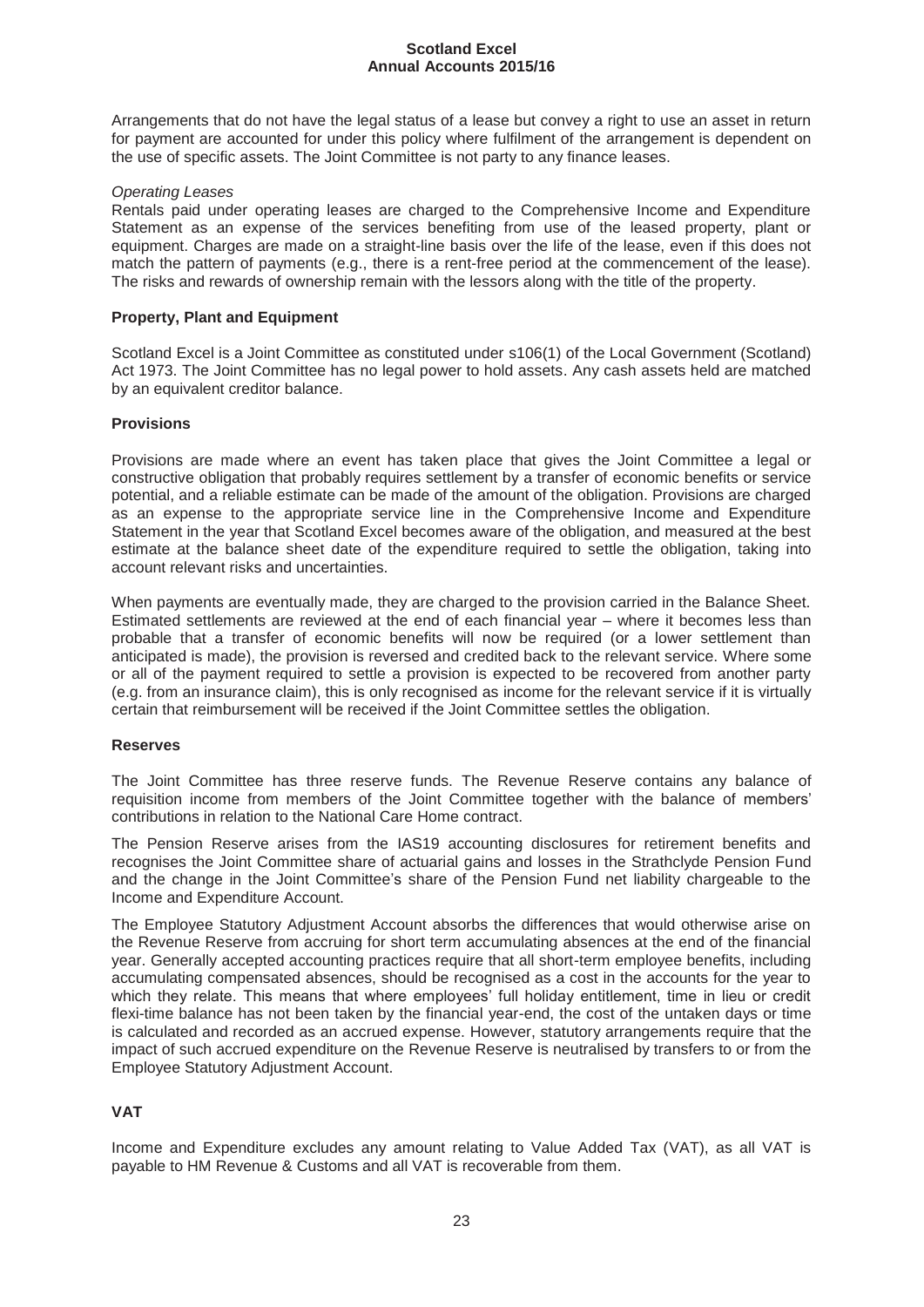# **Note 2 Accounting Standards Issued not Adopted**

The code requires the disclosure of information relating to the impact of an accounting change that will be required by a new standard that has been issued but not yet adopted. This applies to the adoption of the following new or amended standards within the 2016/2017 code:

- Amendment to IAS19 Employee Benefits (Defined Benefit Plans: Employee Contributions)
- Amendment to IAS1 Presentation of Financial Statements (Disclosure Initiatives)
- x Changes to the format of the Comprehensive Income and Expenditure Statement

The code requires implementation from 1 April 2016 and there is therefore no impact on the 2015/2016 financial statements.

# **Note 3 Critical Judgements in Applying Accounting Policies**

In applying the accounting policies set out in Note 1, the Joint Committee has had to make certain judgements about complex transactions or those involving uncertainty about future events. Where a critical judgement has been made this is referred to in the relevant note to the core financial statements; however a summary of those with the most significant effect is detailed below.

Government **Grant** The Joint Committee received Scottish Government grant support to fund set-up costs in 2007. The grant has been used according to the grant conditions.

# **Note 4 Assumptions made about the future**

The Statement of Accounts contains estimated figures that are based on assumptions made by the Joint Committee about the future or that are otherwise uncertain. Estimates are made taking into account historical experience, current trends and other relevant factors. However, because balances cannot be determined with certainty, actual results could be materially different from the assumptions and estimates.

The items in the Balance Sheet at 31 March 2016 for which there is a significant risk of material adjustment in the forthcoming financial year are as follows:

Pensions Liability Estimation of the net liability to pay pensions depends on a number of complex judgements relating to the discount rate used, the rate at which salaries are projected to increase, changes in retirement ages, mortality rates and expected returns on pension fund assets. A firm of consulting actuaries is engaged to provide the Joint Committee with expert advice about the assumptions to be applied.

**Item Uncertainties Effect if Results differ from Assumption**  The effects on the net pensions liability of changes in individual assumptions can be measured. For instance, a 0.5% decrease in the discount rate assumption would result in an decrease in the pension liability of £1.721 million. However, the assumptions interact in complex ways. During 2015/16, the appointed actuaries advised that the net pension liability had decreased by £1.579 million as a result of estimates being corrected.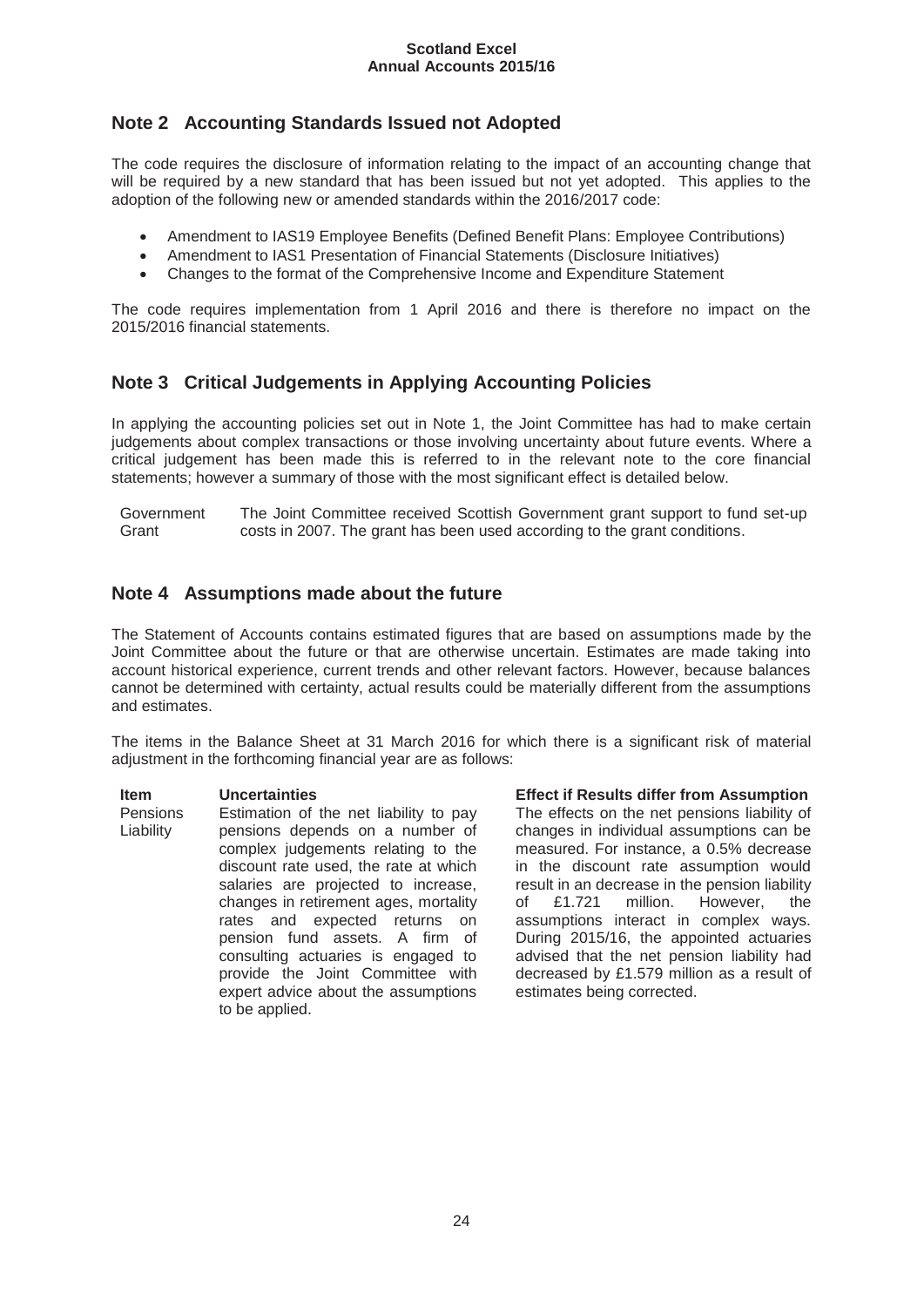# **Note 5 Events after the balance sheet date**

Events taking place after the authorised issue date per the balance sheet are not reflected in the financial statements or notes. Where events taking place before this date provided information about conditions existing at 31 March 2016, the figures in the financial statements and notes have been adjusted in all material respects to reflect the impact of this information. There are no non adjusting events.

# **Note 6 Details of Movement in Reserves**

# **a. Revenue Reserve**

| 2014/15            |                                                                                                            | 2015/16         |
|--------------------|------------------------------------------------------------------------------------------------------------|-----------------|
| £<br>(1, 135, 106) | Balance as at 1 April                                                                                      | £<br>(733, 567) |
| (193,000)          | Transfer to pension reserve                                                                                | (314,000)       |
| (5,100)            | Transfer to employee statutory adjustment account                                                          | 2,750           |
| 599,639            | (Surplus) or Deficit on the provision of services (from<br>the Comprehensive Income & Expenditure Account) | 561,881         |
| (733, 567)         | Balance as at 31 March                                                                                     | (482,936)       |

This represents the excess of member authority requisitions over expenditure in any one year, together with the balance of members contributions in relation to the National Care Home contract, and is shown as payable to the member authorities.

#### **b. Pension Reserve**

| 2014/15     |                                                                                                                                                                                          | 2015/16       |
|-------------|------------------------------------------------------------------------------------------------------------------------------------------------------------------------------------------|---------------|
| (1,662,000) | Balance as at 1 April                                                                                                                                                                    | (3,460,000)   |
| (1,605,000) | Actuarial Gains and Losses (see note 15)                                                                                                                                                 | 1,579,000     |
| (193,000)   | Net additional amount required by statute and non-statutory proper<br>practices to be taken into account when determining the surplus or<br>deficit on the revenue reserves for the year | (314,000)     |
| (3,460,000) | Balance as at 31 March                                                                                                                                                                   | (2, 195, 000) |

The Pension Reserve absorbs the timing differences arising from the different arrangements for accounting for postemployment benefits and for funding benefits in accordance with statutory provisions. The Joint Committee accounts for postemployment benefits in the **comprehensive income and expenditure statement** as the benefits are earned by employees accruing years of service, updating the liabilities recognised to reflect inflation, changing assumptions and investment returns on any resources set aside to meet the costs. However, statutory arrangements require benefits earned to be financed as the Joint Committee makes employer's contributions to pension funds. The credit balance on the Pension Reserve shows a surplus in the benefits earned by past and current employees and the Joint Committee's share of Strathclyde Pension Fund resources available to meet them. The statutory arrangements will ensure that funding will have been set aside by the time the benefits come to be paid.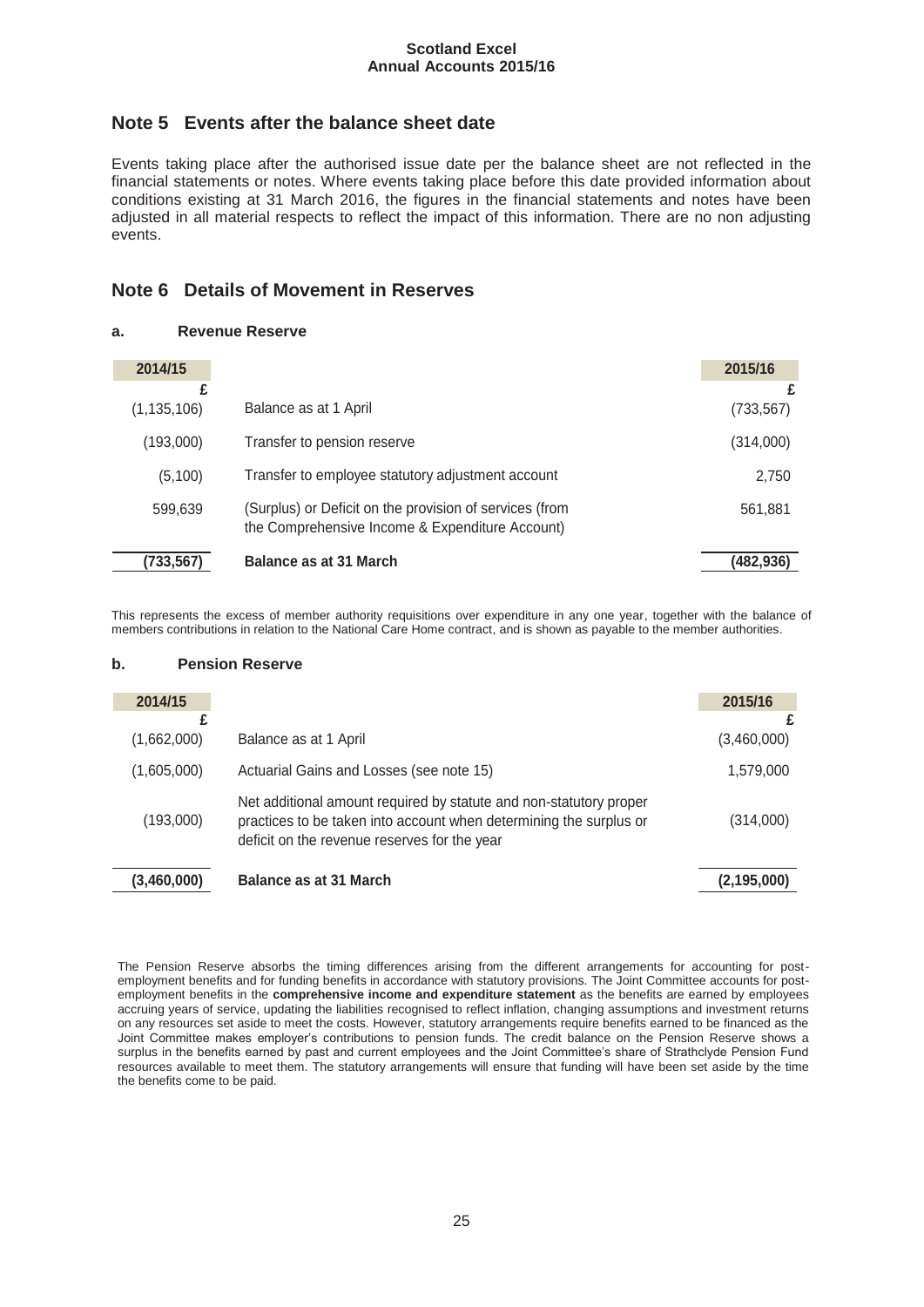# **c. Employee Statutory Adjustment Account**

| 2014/15   |                                                                                             | 2015/16   |
|-----------|---------------------------------------------------------------------------------------------|-----------|
| 58,120    | Balance as at 1 April                                                                       | 63.220    |
| (58, 120) | Reversal of prior year accrual for short-term accumulating<br>compensated absences          | (63, 220) |
| 63,220    | Recognition of the accrual for short-term accumulating<br>compensating absences at 31 March | 60,470    |
| 63,220    | <b>Balance as at 31 March</b>                                                               | 60.470    |

The Employee Statutory Adjustment Account absorbs the differences that would otherwise arise on revenue balances from accruing for short-term accumulating compensated absences at the end of the financial year. Generally accepted accounting practices require that all short-term employee benefits, including accumulating compensated absences, should be recognised as a cost in the accounts for the year to which they relate. This means that where employees' full holiday entitlement, time in lieu or credit flexi-time balance has not been taken by the financial year-end, the cost of the untaken days or time is calculated and recorded as an accrued expense. However, statutory arrangements [or regulations] require that the impact of such accrued expenditure on revenue balances is neutralised by transfers to or from the Employee Statutory Adjustment Account.

# **Note 7 Reconciliation of the Balance on the Comprehensive Income and Expenditure Statement to the Movement in Reserves Statement**

The deficit for the year on the Revenue Reserves was £311,250 less than the Comprehensive Income and Expenditure Statement result. The table below gives a breakdown of the differences between the income and expenditure included in the Joint Committee's Comprehensive Income and Expenditure Statement in accordance with the Code and the amounts that statute and non-statutory proper practice require the Joint Committee to debit and credit the Revenue Reserve Balance.

| 2014/15    |                                                                                                                                                                                | 2015/16    |
|------------|--------------------------------------------------------------------------------------------------------------------------------------------------------------------------------|------------|
| £          |                                                                                                                                                                                | £          |
|            | Amounts to be included in the Comprehensive Income and<br>Expenditure Statement but required by statute to be excluded<br>when determining Movement in Reserves Statement      |            |
| (535,000)  | Net charges made for retirement benefits in accordance with IAS19                                                                                                              | (700,000)  |
| (5,100)    | Net charges for employment short-term accumulating absences                                                                                                                    | 2,750      |
| (540,100)  |                                                                                                                                                                                | (697, 250) |
|            | Amounts not included in the Comprehensive Income and<br><b>Expenditure Statement but required to be included by statute</b><br>when determining Movement in Reserves Statement |            |
| 342,000    | Employers contributions payable to the Strathclyde Pension Fund                                                                                                                | 386,000    |
| (198, 100) | Net additional amount required to be debited or credited to the<br>Revenue Reserves balance for the year                                                                       | (311,250)  |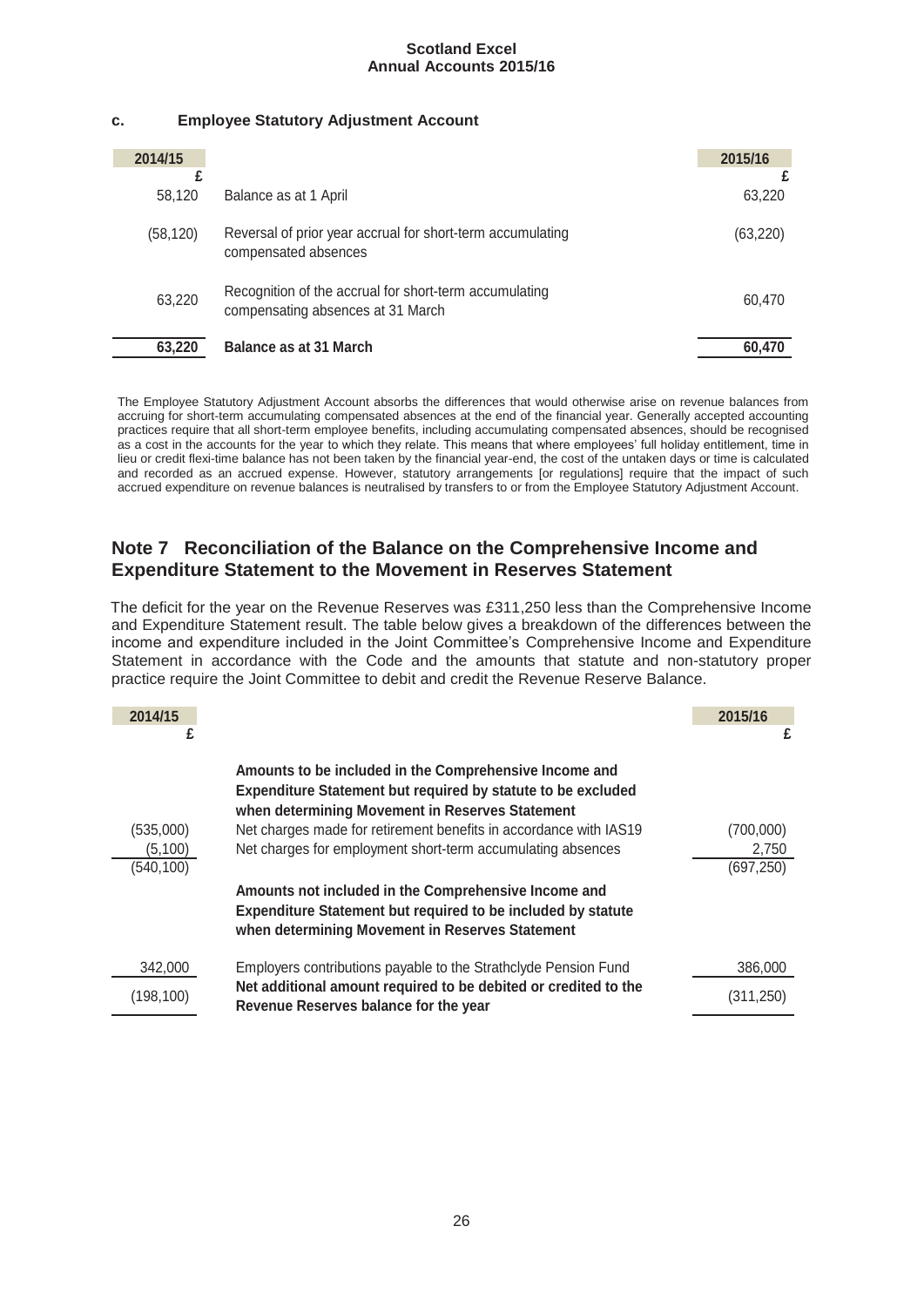| 2014/15 |                                                     | 2015/16 |
|---------|-----------------------------------------------------|---------|
|         |                                                     |         |
| (9,599) | Interest on Balances                                | (5,837) |
| 74.000  | <b>Pension Interest Cost</b>                        | 114,000 |
| 64,401  | <b>Total Financing and Investment (Income)/Cost</b> | 108,163 |

# **Note 8 Financing & Investment Income**

# **Note 9 Operating Leases**

Scotland Excel acquired an operating lease for accommodation at Renfrewshire House effective from February 2013 until February 2018. The annual rental charge is £87,320. The expenditure charged in year to the Comprehensive Income and Expenditure Statement was £87,320 (2014/15 £87,320).

| 2014/15 |                                                     | 2015/16 |
|---------|-----------------------------------------------------|---------|
|         | <b>Future Minimum Lease Payments</b>                |         |
| 87,320  | - not later than one year                           | 87,320  |
| 163,396 | - later than one year and not later than five years | 76,076  |
| ۰       | - later than five years                             |         |
| 250,716 | Total                                               | 163,396 |

# **Note 10 Debtors**

| <b>31st March</b><br>2015 |                                       | 31st March<br>2016 |
|---------------------------|---------------------------------------|--------------------|
| £                         |                                       | £                  |
|                           | Central government bodies             |                    |
|                           | Other local authorities               |                    |
| 34.700                    | <b>Other Entities and Individuals</b> | 21,887             |
| 34,700                    | Total short term debtors              | 21,887             |

# **Note 11 Creditors**

| 31st March<br>2015 |                                         | 31st March<br>2016 |
|--------------------|-----------------------------------------|--------------------|
| £                  |                                         | £                  |
| 288,091            | Central government bodies               | 3,168              |
| 464,780            | Other local authorities                 | 493,136            |
| 63,220             | <b>Short Term Accumulating Absences</b> | 60,470             |
| 140,945            | <b>Accrued Payrolls</b>                 | 168,799            |
| 99,473             | Other entities and individuals          | 15,217             |
| 1,056,509          | <b>Total short term creditors</b>       | 740,790            |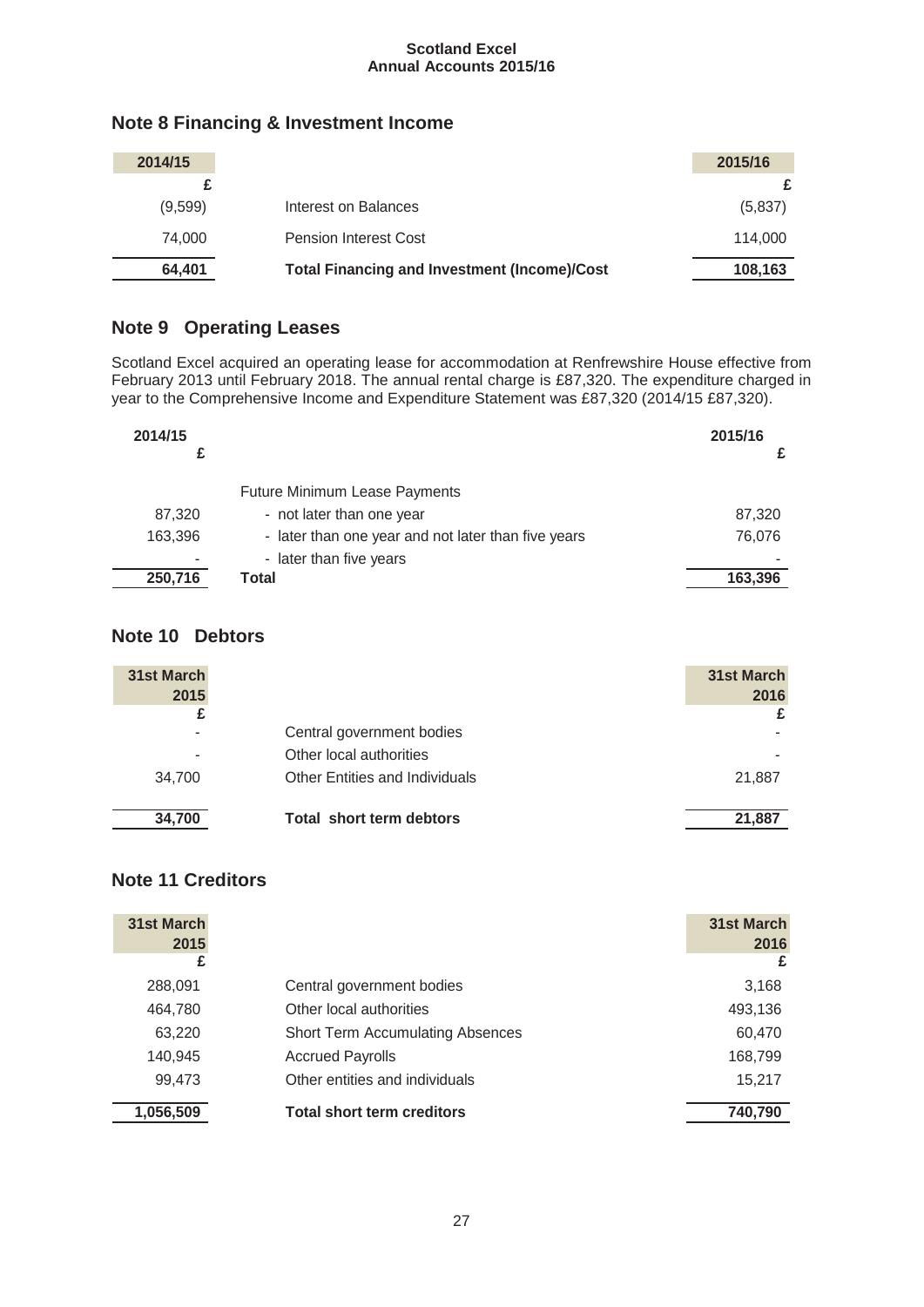

**Note 12 Transfer to Creditors** 

# **Note 13 Related parties**

The Joint Committee's related parties are those bodies or individuals that have the potential to control or significantly influence the Joint Committee, or to be controlled or significantly influenced by the Joint Committee. The Joint Committee is required to disclose material transactions that have occurred with related parties and the amount of any material sums due to or from related parties. Related party relationships require to be disclosed where control exists, irrespective of whether there have been transactions between the related parties.

The member authorities of the Joint Committee have contributed requisitions in the following proportions to enable the Joint Committee to carry out its objectives. In accordance with Scotland Excel's Terms and Conditions, member authority requisitions are adjusted to reflect changes in the size of the populations within member authority areas.

The Joint Committee in turn pays Renfrewshire Council for support services. The amount paid in respect of these services for the year ended 31 March 2016 was £185,000 (2014/15 £185,000).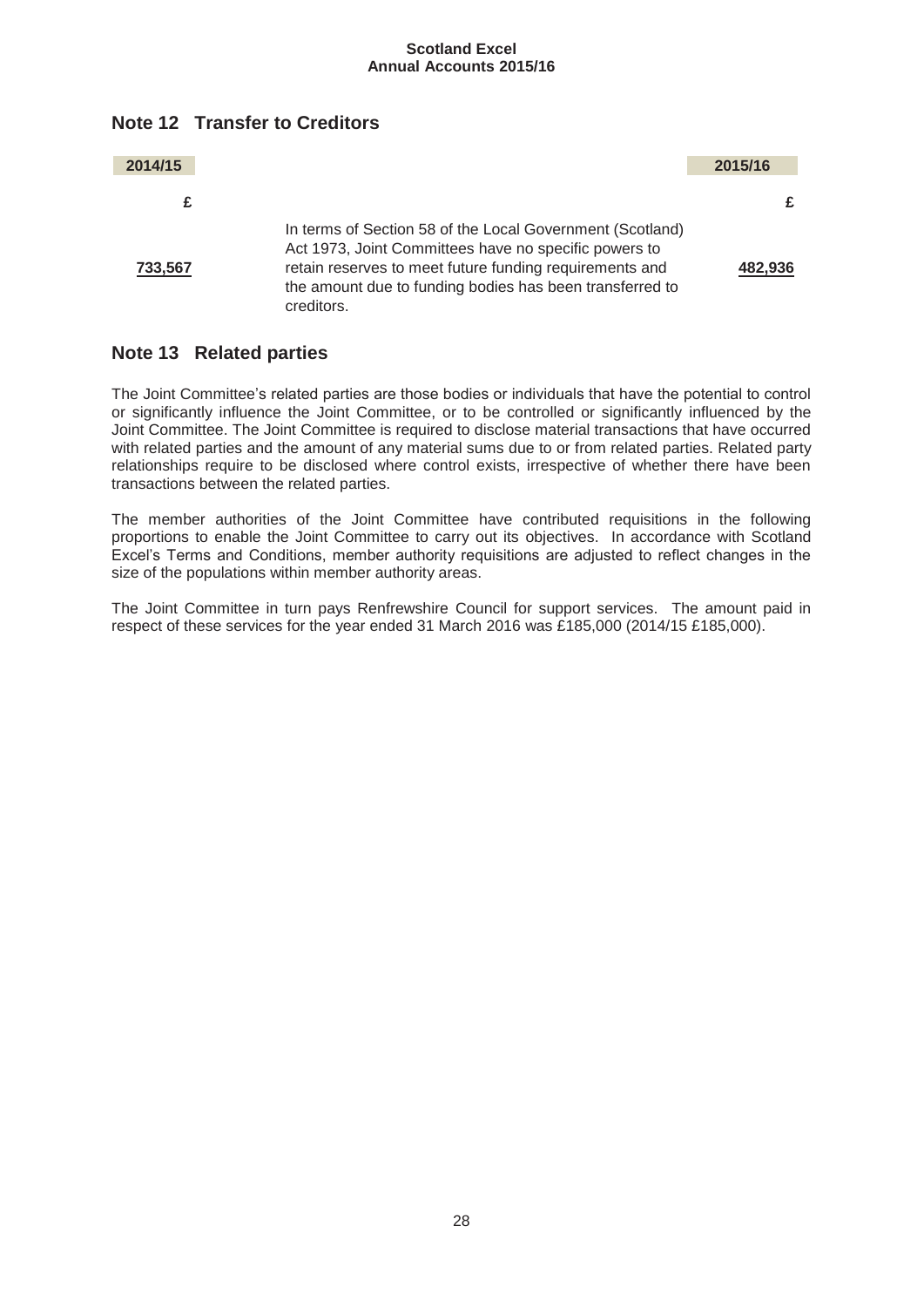| 2014/15   |                            |            | 2015/16   |
|-----------|----------------------------|------------|-----------|
| £         | Council                    | Percentage | £         |
| 124,108   | Aberdeen City              | 4.0%       | 128,501   |
| 135,624   | Aberdeenshire              | 4.5%       | 143,137   |
| 73,910    | Angus                      | 2.4%       | 75,480    |
| 65,691    | Argyll & Bute              | 1.9%       | 62,001    |
| 43,592    | Clackmannshire             | 1.4%       | 44,420    |
| 94,018    | Dumfires & Galloway        | 2.9%       | 91,751    |
| 91,930    | Dundee City                | 2.8%       | 90,747    |
| 79,994    | East Ayrshire              | 2.5%       | 78,444    |
| 73,631    | <b>East Dunbartonshire</b> | 2.2%       | 70,517    |
| 65,585    | East Lothian               | 2.1%       | 68,365    |
| 64,871    | East Renfrewshire          | 2.0%       | 63,651    |
| 246,599   | Edinburgh (City of)        | 7.9%       | 252,995   |
| 32,658    | Eilean Siar                | 1.0%       | 33,002    |
| 93,365    | Falkirk                    | 3.0%       | 95,036    |
| 197,793   | Fife                       | 6.1%       | 195,335   |
| 311,813   | Glasgow City               | 9.6%       | 305,136   |
| 125,364   | Highland                   | 4.1%       | 131,284   |
| 61,512    | Inverclyde                 | 1.8%       | 58,300    |
| 59,820    | Midlothian                 | 1.9%       | 60,399    |
| 63,746    | Moray                      | 2.0%       | 65,013    |
| 88,354    | North Ayrshire             | 2.7%       | 85,368    |
| 182,483   | North Lanarkshire          | 5.7%       | 181,383   |
| 29,218    | Orkney                     | 0.9%       | 30,214    |
| 88,333    | Perth & Kinross            | 2.8%       | 90,546    |
| 106,061   | Renfrewshire               | 3.2%       | 103,049   |
| 74,295    | <b>Scottish Borders</b>    | 2.3%       | 74,347    |
| 30,515    | Shetlands Council          | 1.0%       | 30,994    |
| 75,966    | South Ayrshire             | 2.3%       | 73,859    |
| 172,952   | South Lanarkshire          | 5.4%       | 170,443   |
| 63,194    | Stirling                   | 2.0%       | 63,536    |
| 66,208    | <b>West Dunbartonshire</b> | 2.0%       | 62,843    |
| 101,014   | West Lothian               | 3.3%       | 104,121   |
| 3,184,217 | <b>Total</b>               | 100%       | 3,184,217 |

# **Note 14 External audit costs**

Fees payable to Audit Scotland in respect of external audit services undertaken in accordance with Audit Scotland's *Code of Audit Practice* in 2015/16 were £5,720 (£5,720 in 2014/15). There were no fees paid to Audit Scotland in respect of any other services.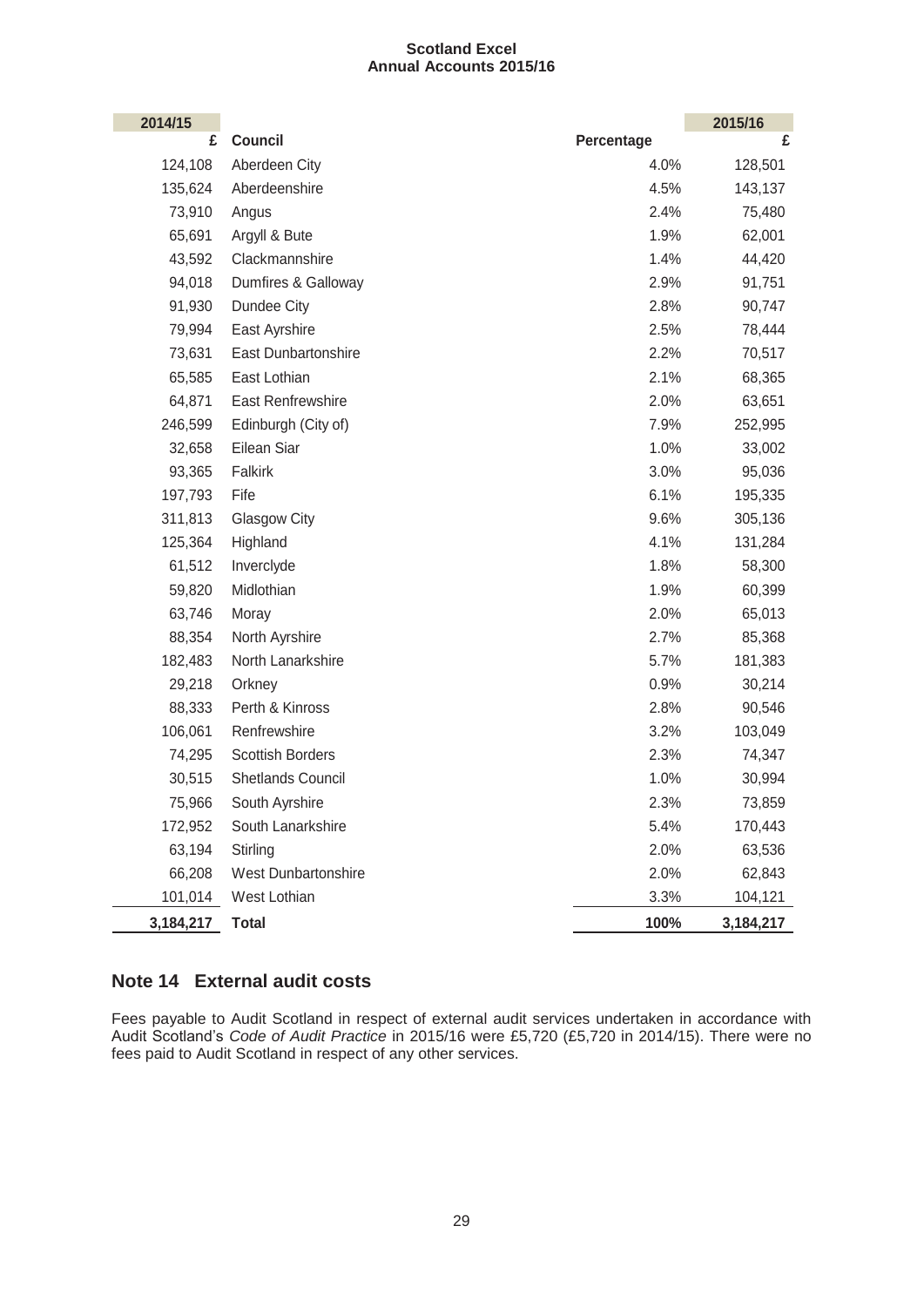# **Note 15 Retirement Benefits**

As part of the terms and conditions of employment of its employees, the Joint Committee offers retirement benefits. Although these benefits will not actually be payable until employees retire, the Joint Committee has a commitment to make the payments that need to be disclosed at the time that employees earn their future entitlement. The scheme for employees is Strathclyde Pension Fund which is administered by Glasgow City Council. This is a "funded" defined benefit final salary scheme meaning that the Joint Committee and its employees pay contributions into a fund, calculated at a level intended to balance the pensions liability with investment assets.

# **15a. Transactions relating to retirement benefits**

The cost of retirement benefits is recognised in Gross Expenditure when they are earned by employees, rather than when the benefits are eventually paid as pensions. However, the charge that is statutorily required to be made in the accounts is based upon pension contributions payable by the Joint Committee in the year, and an adjustment is made within the Movement in Reserves Statement to replace the cost of retirement benefits with employers' contributions. The following transactions have been made in the accounting statements in 2015/16:

| 2014/15                |                                                                                                                                                                                                                                                     | <b>Note</b>          | 2015/16               |
|------------------------|-----------------------------------------------------------------------------------------------------------------------------------------------------------------------------------------------------------------------------------------------------|----------------------|-----------------------|
| £                      | <b>Comprehensive Income &amp; Expenditure Statement</b><br>Cost of Services                                                                                                                                                                         |                      | £                     |
| 461,000                | Current service cost<br>Past service cost/(gain)<br>Settlements & curtailments                                                                                                                                                                      | (i)<br>(ii)<br>(iii) | 586,000               |
| 461,000                | <b>Financing &amp; Investment Income &amp; Expenditure</b>                                                                                                                                                                                          |                      | 586,000               |
| 74,000                 | Net Interest                                                                                                                                                                                                                                        | (iv)                 | 114,000               |
| 535,000                | Total post employment benefit charged to the Surplus or<br>Deficit on the Provision of Services                                                                                                                                                     |                      | 700,000               |
| (792,000)<br>2,397,000 | Other post employment benefit charged to the<br><b>Comprehensive Income and Expenditure Statement</b><br>Return on assets excluding amounts included in net interest<br>Actuarial (gains) and losses arising on changes in financial<br>assumptions |                      | 62,000<br>(1,641,000) |
| 1,605,000              | <b>Total Actuarial (gains) and losses</b>                                                                                                                                                                                                           |                      | (1,579,000)           |
| 2,140,000              | Total post employment benefit charged to the<br><b>Comprehensive Income and Expenditure Statement</b>                                                                                                                                               |                      | (879,000)             |
| (1,798,000)            | Movement in Reserves Statement<br>Reversal of net charges made to the Surplus or Deficit for the<br>Provision of Services for post employment benefits according<br>with the Code                                                                   | (v)                  | 1,265,000             |
| 342,000                | <b>Employers Contributions paid to Strathclyde Pension Fund</b>                                                                                                                                                                                     |                      | 386,000               |

Notes

i. Current service cost is the cost of future entitlements to pension payments to current employees<br>ii. Past service cost is the cost of discretionary pension benefits to former employees who retire

Past service cost is the cost of discretionary pension benefits to former employees who retired on the grounds of efficiency etc or savings made for commuting part of the pension for additional cash.

iii. Curtailments are the pension costs to employees retired under redundancy terms.

iv. The Interest Cost is an actuarial adjustment to the inflation element in the cost of funding current and future pension obligations. This is the expected increase during the year in the present value of the Joint Committee's share of Strathclyde Pension Fund's liabilities because they are one year closer to settlement.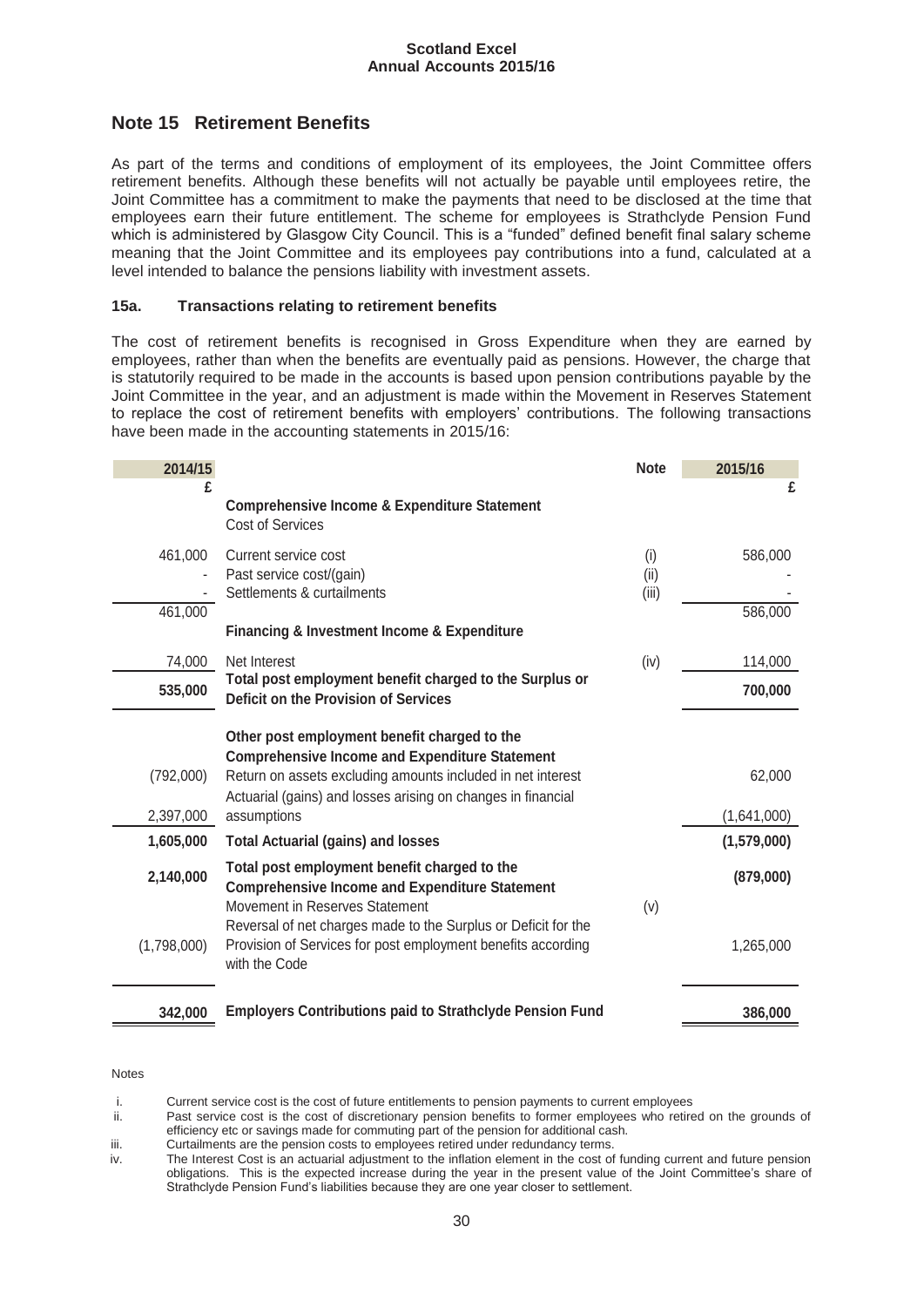v. The Movement on Pension Reserve represents the net change in the pension liability recognised in the Movement in Reserves Statement for pension payments made by the Joint Committee to the Strathclyde Pension Fund during the year (£314,000).

The Joint Committee is also responsible for all pension payments relating to added years benefits it has awarded, together with related increases. In 2015/16 these amounted to £19,652 (2014/15 £17,648).

In addition to the recognised gains and losses included in the Comprehensive Income and Expenditure Statement, actuarial gains of £1.579 million are included in the Movement in Reserves Statement (2014/15 £1.605 million loss). The cumulative amount of actuarial losses is £(2.433) million (2014/15 £ (4.012) million).

# **15b. Assets and liabilities in relation to retirement benefits**

A reconciliation of the Joint Committee's share of the **present value** of Strathclyde Pension Fund's **liabilities** is as follows:

| 2014/15 |                                                                        | 2015/16 |
|---------|------------------------------------------------------------------------|---------|
| £000    |                                                                        | £000    |
| 10,210  | Opening present value                                                  | 13,549  |
| 461     | Current service cost                                                   | 586     |
| 449     | <b>Interest Cost</b>                                                   | 444     |
| 124     | <b>Employee Contributions</b>                                          | 136     |
|         | Remeasurement (gains)/losses:                                          |         |
| 2,397   | Actuarial (gains)/losses arising from changes in financial assumptions | (1,641) |
| (92)    | <b>Benefits Paid</b>                                                   | (94)    |
| 13,549  | Balance as at 31 March                                                 | 12,980  |

A reconciliation of the Joint Committee's share of the **fair** value of Strathclyde Pension Fund's **assets** is as follows:

| 2014/15 |                                                             | 2015/16 |
|---------|-------------------------------------------------------------|---------|
| £000    |                                                             | £000    |
| 8,548   | <b>Opening Fair Value</b>                                   | 10,089  |
| 375     | Interest Income                                             | 330     |
|         | Remeasurement gain/(loss):                                  |         |
| 792     | Return on assets excluding amounts included in net interest | (62)    |
| 342     | Contributions from employer                                 | 386     |
| 124     | Contributions from employee                                 | 136     |
| (92)    | <b>Benefits Paid</b>                                        | (94)    |
| 10,089  | Closing fair value of scheme assets                         | 10,785  |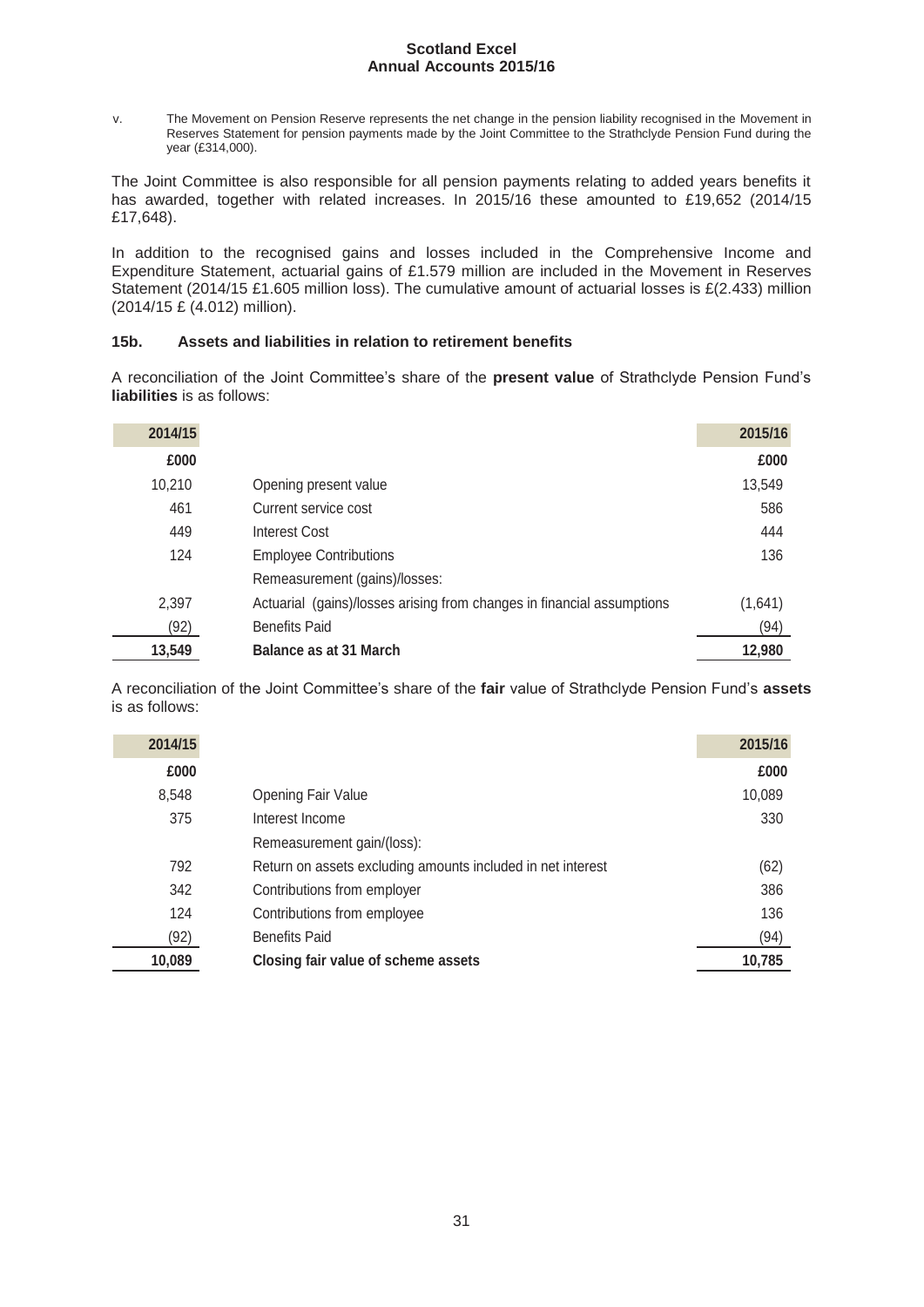# **15c. Fund history**

|                                     | 2011/12 | 2012/13 | 2013/14   | 2014/15  | 2015/16  |
|-------------------------------------|---------|---------|-----------|----------|----------|
|                                     | £000    | £000    | £000      | £000     | £000     |
| <b>Present Value of Liabilities</b> | (6,881) | (8.873) | (10, 210) | (13,549) | (12,980) |
| Fair value of assets                | 6.243   | 7.647   | 8.548     | 10.089   | 10,785   |
| Surplus/(deficit) in the Fund       | (638)   | (1,226) | (1,662)   | (3,460)  | (2, 195) |

The main fund (Fund 1) of Strathclyde Pension Fund does not have an asset and liability matching (ALM) strategy.

The total liability of £2.195 million has a significant impact on the net worth of the Joint Committee as recorded in the Balance Sheet. However, any deficit on Strathclyde Pension Fund will be made good by increased contributions over the remaining working life of employees, as assessed by the Fund actuary.

# **15d. Basis for estimating assets and liabilities**

The Joint Committee's share of the liabilities of Strathclyde Pension Fund have been assessed on an actuarial basis using the projected unit method, that estimates the pensions that will be payable in future years dependent upon assumptions about mortality rates, salary levels and so on. The Scheme's liabilities have been assessed by Hymans Robertson, an independent firm of Actuaries, and the estimates are based on the latest full valuation of the Fund at 31 March 2014.

The principal assumptions used by the actuary have been:

| <b>31st March</b><br>2015 | Year Ended:                                                              | <b>31st March</b><br>2016 |
|---------------------------|--------------------------------------------------------------------------|---------------------------|
|                           | <b>Mortality assumptions</b>                                             |                           |
|                           |                                                                          |                           |
|                           | Longevity at 65 for current pensioners                                   |                           |
| 22.1 years                | Men                                                                      | 22.1 years                |
| 23.6 years                | Women                                                                    | 23.6 years                |
|                           | Longevity at 65 for Future pensioners                                    |                           |
| 24.8 years                | Men                                                                      | 24.8 years                |
| 26.2 years                | Women<br>۰                                                               | 26.2 years                |
| 4.3%                      | Rate of increase in salaries*                                            | 4.2%                      |
| 2.4%                      | Rate of increase in pensions                                             | 2.2%                      |
| 3.2%                      | Rate for discounting scheme liabilities                                  | 3.5%                      |
|                           | Take-up of option to convert annual pension into<br>retirement lump sum: |                           |
| 50.0%                     | Pre April 2009 service                                                   | 50.0%                     |
| 75.0%                     | Post April 2009 service                                                  | 75.0%                     |

The pension scheme's assets consist of the following categories, by proportion of the total assets held: